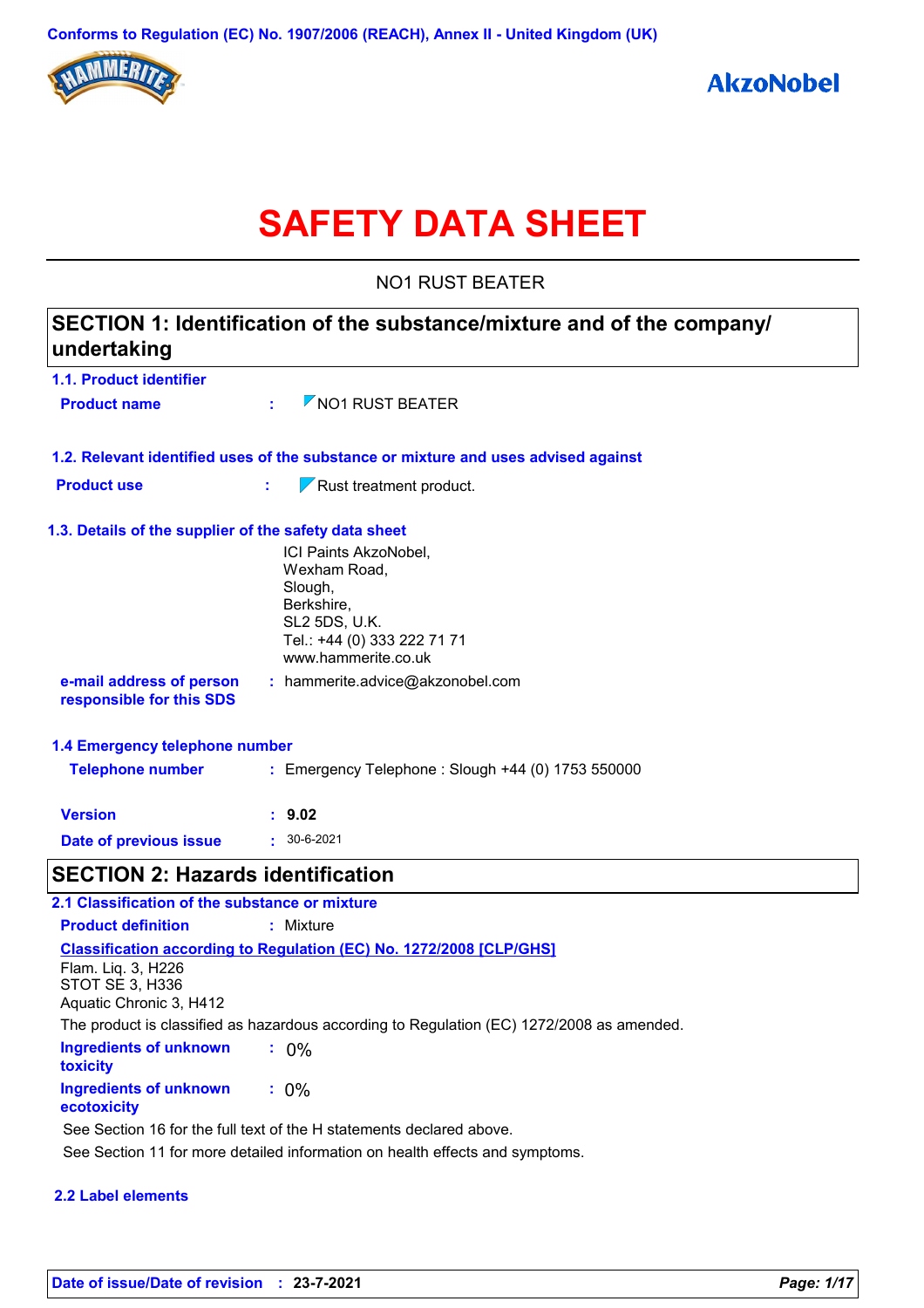## **SECTION 2: Hazards identification**

| <b>Signal word</b><br>: Warning<br><b>Hazard statements</b><br>: H226 - Flammable liquid and vapour.<br>H336 - May cause drowsiness or dizziness.<br>H412 - Harmful to aquatic life with long lasting effects.<br><b>Precautionary statements</b><br><b>General</b><br>: P102 - Keep out of reach of children.<br>P101 - If medical advice is needed, have product container or label at hand.<br><b>Prevention</b><br>: P210 - Keep away from heat, hot surfaces, sparks, open flames and other ignition<br>sources. No smoking.<br>P271 - Use only outdoors or in a well-ventilated area.<br>P273 - Avoid release to the environment.<br>P261 - Avoid breathing vapour.<br><b>Response</b><br>: P304 + P312 - IF INHALED: Call a POISON CENTER or doctor if you feel unwell.<br>: P405 - Store locked up.<br><b>Storage</b><br>P403 + P233 - Store in a well-ventilated place. Keep container tightly closed.<br>P403 + P235 - Keep cool.<br><b>Disposal</b><br>: P501 - Dispose of contents and container in accordance with all local, regional,<br>national or international regulations.<br>: Hydrocarbons, C9-C11, n-alkanes, isoalkanes, cyclics, <2% aromatics<br><b>Hazardous ingredients</b><br><b>Supplemental label</b><br>: Repeated exposure may cause skin dryness or cracking.<br>Warning! Hazardous respirable droplets may be formed when sprayed. Do not<br>elements<br>breathe spray or mist.<br><b>Annex XVII - Restrictions</b><br>: Not applicable.<br>on the manufacture,<br>placing on the market and<br>use of certain dangerous<br>substances, mixtures and<br><b>articles</b><br><b>Special packaging requirements</b><br><b>Containers to be fitted</b><br>: Not applicable.<br>with child-resistant<br>fastenings<br>Tactile warning of danger : Not applicable.<br>2.3 Other hazards<br><b>Product meets the criteria</b><br>: This mixture does not contain any substances that are assessed to be a PBT or a<br>vPvB.<br>for PBT or vPvB according<br>to Regulation (EC) No.<br>1907/2006, Annex XIII<br>Other hazards which do<br>: None known.<br>not result in classification | <b>Hazard pictograms</b> |  |
|--------------------------------------------------------------------------------------------------------------------------------------------------------------------------------------------------------------------------------------------------------------------------------------------------------------------------------------------------------------------------------------------------------------------------------------------------------------------------------------------------------------------------------------------------------------------------------------------------------------------------------------------------------------------------------------------------------------------------------------------------------------------------------------------------------------------------------------------------------------------------------------------------------------------------------------------------------------------------------------------------------------------------------------------------------------------------------------------------------------------------------------------------------------------------------------------------------------------------------------------------------------------------------------------------------------------------------------------------------------------------------------------------------------------------------------------------------------------------------------------------------------------------------------------------------------------------------------------------------------------------------------------------------------------------------------------------------------------------------------------------------------------------------------------------------------------------------------------------------------------------------------------------------------------------------------------------------------------------------------------------------------------------------------------------------------------------------------------------------------------|--------------------------|--|
|                                                                                                                                                                                                                                                                                                                                                                                                                                                                                                                                                                                                                                                                                                                                                                                                                                                                                                                                                                                                                                                                                                                                                                                                                                                                                                                                                                                                                                                                                                                                                                                                                                                                                                                                                                                                                                                                                                                                                                                                                                                                                                                    |                          |  |
|                                                                                                                                                                                                                                                                                                                                                                                                                                                                                                                                                                                                                                                                                                                                                                                                                                                                                                                                                                                                                                                                                                                                                                                                                                                                                                                                                                                                                                                                                                                                                                                                                                                                                                                                                                                                                                                                                                                                                                                                                                                                                                                    |                          |  |
|                                                                                                                                                                                                                                                                                                                                                                                                                                                                                                                                                                                                                                                                                                                                                                                                                                                                                                                                                                                                                                                                                                                                                                                                                                                                                                                                                                                                                                                                                                                                                                                                                                                                                                                                                                                                                                                                                                                                                                                                                                                                                                                    |                          |  |
|                                                                                                                                                                                                                                                                                                                                                                                                                                                                                                                                                                                                                                                                                                                                                                                                                                                                                                                                                                                                                                                                                                                                                                                                                                                                                                                                                                                                                                                                                                                                                                                                                                                                                                                                                                                                                                                                                                                                                                                                                                                                                                                    |                          |  |
|                                                                                                                                                                                                                                                                                                                                                                                                                                                                                                                                                                                                                                                                                                                                                                                                                                                                                                                                                                                                                                                                                                                                                                                                                                                                                                                                                                                                                                                                                                                                                                                                                                                                                                                                                                                                                                                                                                                                                                                                                                                                                                                    |                          |  |
|                                                                                                                                                                                                                                                                                                                                                                                                                                                                                                                                                                                                                                                                                                                                                                                                                                                                                                                                                                                                                                                                                                                                                                                                                                                                                                                                                                                                                                                                                                                                                                                                                                                                                                                                                                                                                                                                                                                                                                                                                                                                                                                    |                          |  |
|                                                                                                                                                                                                                                                                                                                                                                                                                                                                                                                                                                                                                                                                                                                                                                                                                                                                                                                                                                                                                                                                                                                                                                                                                                                                                                                                                                                                                                                                                                                                                                                                                                                                                                                                                                                                                                                                                                                                                                                                                                                                                                                    |                          |  |
|                                                                                                                                                                                                                                                                                                                                                                                                                                                                                                                                                                                                                                                                                                                                                                                                                                                                                                                                                                                                                                                                                                                                                                                                                                                                                                                                                                                                                                                                                                                                                                                                                                                                                                                                                                                                                                                                                                                                                                                                                                                                                                                    |                          |  |
|                                                                                                                                                                                                                                                                                                                                                                                                                                                                                                                                                                                                                                                                                                                                                                                                                                                                                                                                                                                                                                                                                                                                                                                                                                                                                                                                                                                                                                                                                                                                                                                                                                                                                                                                                                                                                                                                                                                                                                                                                                                                                                                    |                          |  |
|                                                                                                                                                                                                                                                                                                                                                                                                                                                                                                                                                                                                                                                                                                                                                                                                                                                                                                                                                                                                                                                                                                                                                                                                                                                                                                                                                                                                                                                                                                                                                                                                                                                                                                                                                                                                                                                                                                                                                                                                                                                                                                                    |                          |  |
|                                                                                                                                                                                                                                                                                                                                                                                                                                                                                                                                                                                                                                                                                                                                                                                                                                                                                                                                                                                                                                                                                                                                                                                                                                                                                                                                                                                                                                                                                                                                                                                                                                                                                                                                                                                                                                                                                                                                                                                                                                                                                                                    |                          |  |
|                                                                                                                                                                                                                                                                                                                                                                                                                                                                                                                                                                                                                                                                                                                                                                                                                                                                                                                                                                                                                                                                                                                                                                                                                                                                                                                                                                                                                                                                                                                                                                                                                                                                                                                                                                                                                                                                                                                                                                                                                                                                                                                    |                          |  |
|                                                                                                                                                                                                                                                                                                                                                                                                                                                                                                                                                                                                                                                                                                                                                                                                                                                                                                                                                                                                                                                                                                                                                                                                                                                                                                                                                                                                                                                                                                                                                                                                                                                                                                                                                                                                                                                                                                                                                                                                                                                                                                                    |                          |  |
|                                                                                                                                                                                                                                                                                                                                                                                                                                                                                                                                                                                                                                                                                                                                                                                                                                                                                                                                                                                                                                                                                                                                                                                                                                                                                                                                                                                                                                                                                                                                                                                                                                                                                                                                                                                                                                                                                                                                                                                                                                                                                                                    |                          |  |
|                                                                                                                                                                                                                                                                                                                                                                                                                                                                                                                                                                                                                                                                                                                                                                                                                                                                                                                                                                                                                                                                                                                                                                                                                                                                                                                                                                                                                                                                                                                                                                                                                                                                                                                                                                                                                                                                                                                                                                                                                                                                                                                    |                          |  |
|                                                                                                                                                                                                                                                                                                                                                                                                                                                                                                                                                                                                                                                                                                                                                                                                                                                                                                                                                                                                                                                                                                                                                                                                                                                                                                                                                                                                                                                                                                                                                                                                                                                                                                                                                                                                                                                                                                                                                                                                                                                                                                                    |                          |  |
|                                                                                                                                                                                                                                                                                                                                                                                                                                                                                                                                                                                                                                                                                                                                                                                                                                                                                                                                                                                                                                                                                                                                                                                                                                                                                                                                                                                                                                                                                                                                                                                                                                                                                                                                                                                                                                                                                                                                                                                                                                                                                                                    |                          |  |

## **SECTION 3: Composition/information on ingredients**

**3.2 Mixtures :** Mixture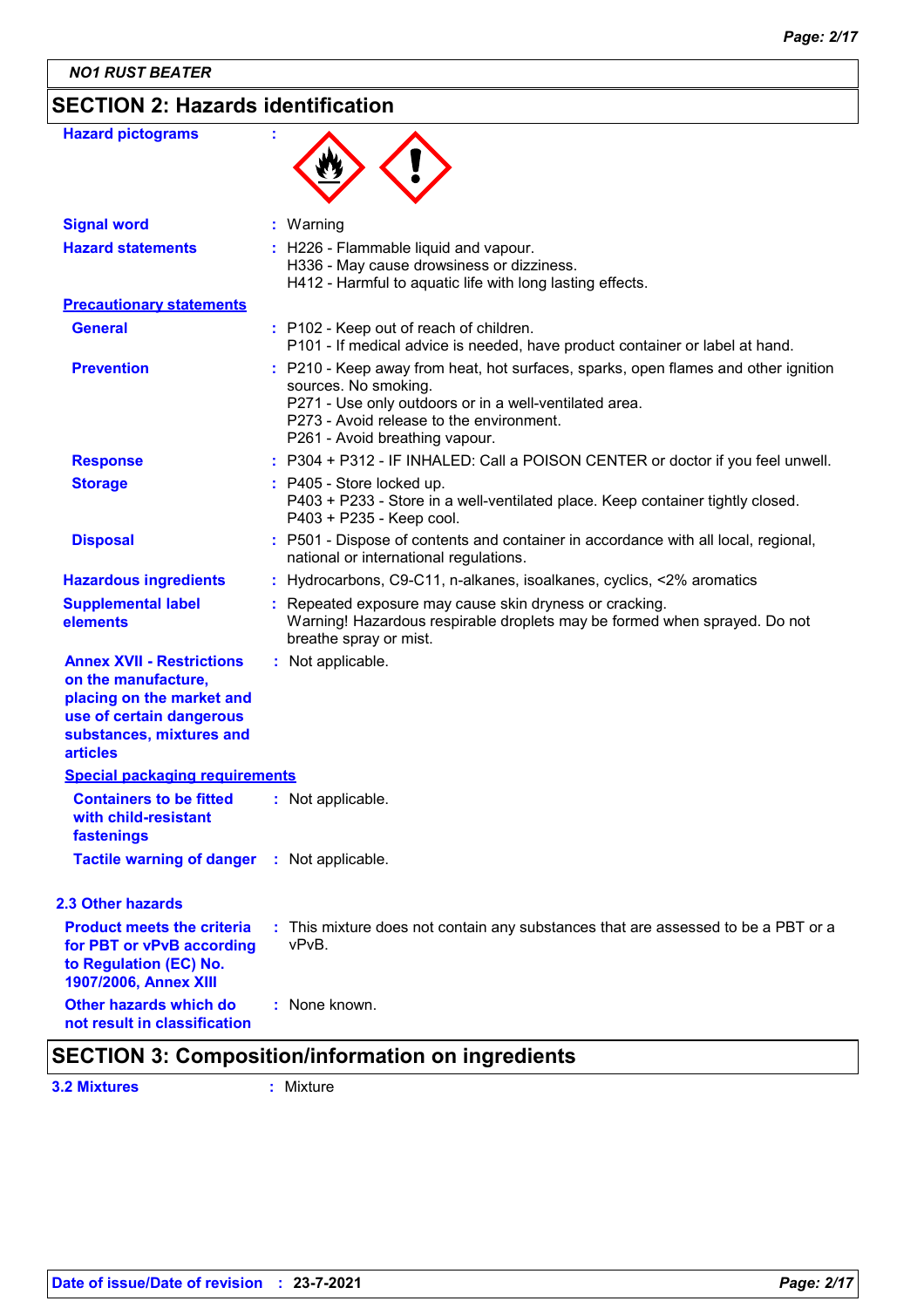## **SECTION 3: Composition/information on ingredients**

| <b>Product/ingredient name</b>                                         | <b>Identifiers</b>                                                                     | $\frac{9}{6}$ | <b>Regulation (EC) No.</b><br>1272/2008 [CLP]                                                           | <b>Type</b>      |
|------------------------------------------------------------------------|----------------------------------------------------------------------------------------|---------------|---------------------------------------------------------------------------------------------------------|------------------|
| Hydrocarbons, C9-C11, n-alkanes,<br>isoalkanes, cyclics, <2% aromatics | REACH #:<br>01-2119463258-33                                                           | $≥10 - ≤25$   | Flam. Liq. 3, H226<br>STOT SE 3, H336<br>Asp. Tox. 1, H304<br><b>EUH066</b>                             | $\overline{[1]}$ |
| trizinc bis(orthophosphate)                                            | REACH #:<br>01-2119485044-40<br>EC: 231-944-3<br>CAS: 7779-90-0<br>Index: 030-011-00-6 | < 2.5         | Aquatic Acute 1, H400<br>$(M=1)$<br>Aquatic Chronic 1,<br>$H410 (M=1)$                                  | $[1]$            |
| Naphtha (petroleum), hydrotreated<br>heavy                             | REACH #:<br>01-2119457273-39<br>EC: 265-150-3<br>CAS: 64742-48-9                       | $\leq$ 3      | Asp. Tox. 1, H304<br>EUH066                                                                             | $[1]$            |
| strontium bis(2-ethylhexanoate)                                        | EC: 219-536-3<br>CAS: 2457-02-5                                                        | $≤0.3$        | Acute Tox. 4, H302<br>Skin Irrit. 2, H315<br>Eye Dam. 1, H318<br>Repr. 2, H361d                         | $[1]$            |
| (2-methoxymethylethoxy)propanol                                        | REACH #:<br>01-2119450011-60<br>EC: 252-104-2<br>CAS: 34590-94-8                       | $≤0.3$        | Not classified.                                                                                         | $[2]$            |
| 2-ethylhexanoic acid, manganese<br>salt                                | EC: 240-085-3<br>CAS: 15956-58-8                                                       | $≤0.1$        | Eye Irrit. 2, H319<br>Repr. 2, H361<br><b>STOT RE 2, H373</b><br>Aquatic Chronic 2,<br>H411             | [1] [2]          |
| methanol                                                               | EC: 200-659-6<br>CAS: 67-56-1<br>Index: 603-001-00-X                                   | < 0.1         | Flam. Liq. 2, H225<br>Acute Tox. 3, H301<br>Acute Tox. 3, H311<br>Acute Tox. 3, H331<br>STOT SE 1, H370 | [1] [2]          |
|                                                                        |                                                                                        |               | See Section 16 for<br>the full text of the H<br>statements declared<br>above.                           |                  |

There are no additional ingredients present which, within the current knowledge of the supplier and in the

concentrations applicable, are classified as hazardous to health or the environment, are PBTs, vPvBs or Substances of equivalent concern, or have been assigned a workplace exposure limit and hence require reporting in this section.

Type

[1] Substance classified with a health or environmental hazard

[2] Substance with a workplace exposure limit

[3] Substance meets the criteria for PBT according to Regulation (EC) No. 1907/2006, Annex XIII

[4] Substance meets the criteria for vPvB according to Regulation (EC) No. 1907/2006, Annex XIII

[5] Substance of equivalent concern

[6] Additional disclosure due to company policy

Occupational exposure limits, if available, are listed in Section 8.

## **SECTION 4: First aid measures**

## **4.1 Description of first aid measures**

| Date of issue/Date of revision : 23-7-2021 |                                                                                                                                                                                                             | Page: 3/17 |
|--------------------------------------------|-------------------------------------------------------------------------------------------------------------------------------------------------------------------------------------------------------------|------------|
| <b>Skin contact</b>                        | : Remove contaminated clothing and shoes. Wash skin thoroughly with soap and<br>water or use recognised skin cleanser. Do NOT use solvents or thinners.                                                     |            |
| <b>Inhalation</b>                          | : Remove to fresh air. Keep person warm and at rest. If not breathing, if breathing is<br>irregular or if respiratory arrest occurs, provide artificial respiration or oxygen by<br>trained personnel.      |            |
| <b>Eye contact</b>                         | : Remove contact lenses, irrigate copiously with clean, fresh water, holding the<br>eyelids apart for at least 10 minutes and seek immediate medical advice.                                                |            |
| <b>General</b>                             | : In all cases of doubt, or when symptoms persist, seek medical attention. Never give<br>anything by mouth to an unconscious person. If unconscious, place in recovery<br>position and seek medical advice. |            |
|                                            |                                                                                                                                                                                                             |            |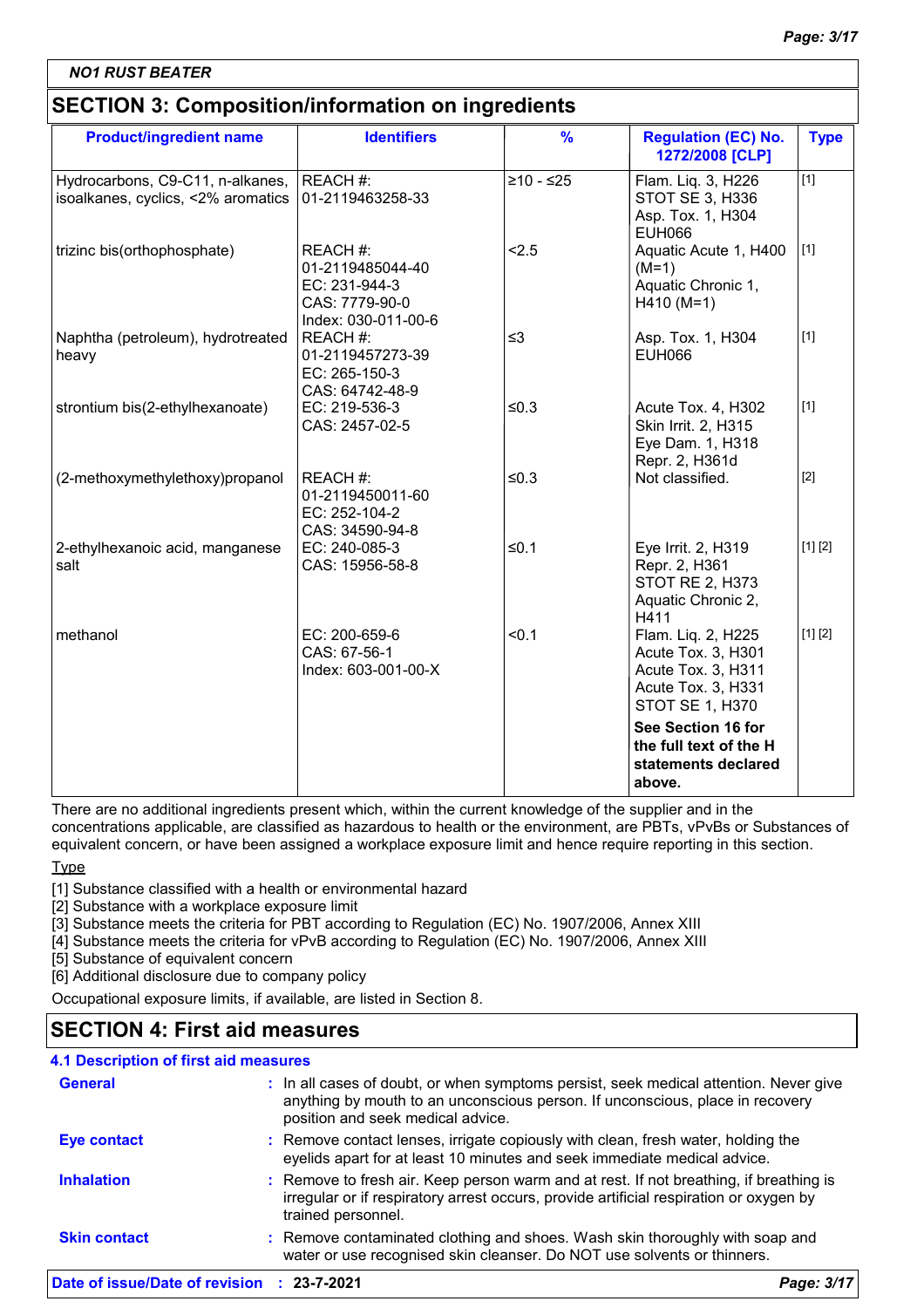## **SECTION 4: First aid measures**

| <b>Ingestion</b>                  | : If swallowed, seek medical advice immediately and show the container or label.<br>Keep person warm and at rest. Do NOT induce vomiting.                                                                                                                        |
|-----------------------------------|------------------------------------------------------------------------------------------------------------------------------------------------------------------------------------------------------------------------------------------------------------------|
| <b>Protection of first-aiders</b> | : No action shall be taken involving any personal risk or without suitable training. If it<br>is suspected that fumes are still present, the rescuer should wear an appropriate<br>mask or self-contained breathing apparatus. It may be dangerous to the person |
|                                   | providing aid to give mouth-to-mouth resuscitation.                                                                                                                                                                                                              |

#### **4.2 Most important symptoms and effects, both acute and delayed**

There are no data available on the mixture itself. The mixture has been assessed following the conventional method of the CLP Regulation (EC) No 1272/2008 and is classified for toxicological properties accordingly. See Sections 2 and 3 for details.

Exposure to component solvent vapour concentrations in excess of the stated occupational exposure limit may result in adverse health effects such as mucous membrane and respiratory system irritation and adverse effects on the kidneys, liver and central nervous system. Symptoms and signs include headache, dizziness, fatigue, muscular weakness, drowsiness and, in extreme cases, loss of consciousness.

Solvents may cause some of the above effects by absorption through the skin. Repeated or prolonged contact with the mixture may cause removal of natural fat from the skin, resulting in non-allergic contact dermatitis and absorption through the skin.

If splashed in the eyes, the liquid may cause irritation and reversible damage.

Ingestion may cause nausea, diarrhea and vomiting.

This takes into account, where known, delayed and immediate effects and also chronic effects of components from short-term and long-term exposure by oral, inhalation and dermal routes of exposure and eye contact.

#### **4.3 Indication of any immediate medical attention and special treatment needed**

| <b>Notes to physician</b>  | : In case of inhalation of decomposition products in a fire, symptoms may be delayed.<br>The exposed person may need to be kept under medical surveillance for 48 hours. |
|----------------------------|--------------------------------------------------------------------------------------------------------------------------------------------------------------------------|
| <b>Specific treatments</b> | $:$ No specific treatment.                                                                                                                                               |

See toxicological information (Section 11)

| <b>SECTION 5: Firefighting measures</b>                           |                                                                                                                              |  |
|-------------------------------------------------------------------|------------------------------------------------------------------------------------------------------------------------------|--|
| 5.1 Extinguishing media<br><b>Suitable extinguishing</b><br>media | : Recommended: alcohol-resistant foam, $CO2$ , powders, water spray.                                                         |  |
| <b>Unsuitable extinguishing</b><br>media                          | : Do not use water jet.                                                                                                      |  |
|                                                                   | 5.2 Special hazards arising from the substance or mixture                                                                    |  |
| <b>Hazards from the</b><br>substance or mixture                   | : Fire will produce dense black smoke. Exposure to decomposition products may<br>cause a health hazard.                      |  |
| <b>Hazardous combustion</b><br>products                           | : Decomposition products may include the following materials: carbon monoxide,<br>carbon dioxide, smoke, oxides of nitrogen. |  |
| <b>5.3 Advice for firefighters</b>                                |                                                                                                                              |  |
| <b>Special protective actions</b><br>for fire-fighters            | : Cool closed containers exposed to fire with water. Do not release runoff from fire to<br>drains or watercourses.           |  |
| <b>Special protective</b><br>equipment for fire-fighters          | : Appropriate breathing apparatus may be required.                                                                           |  |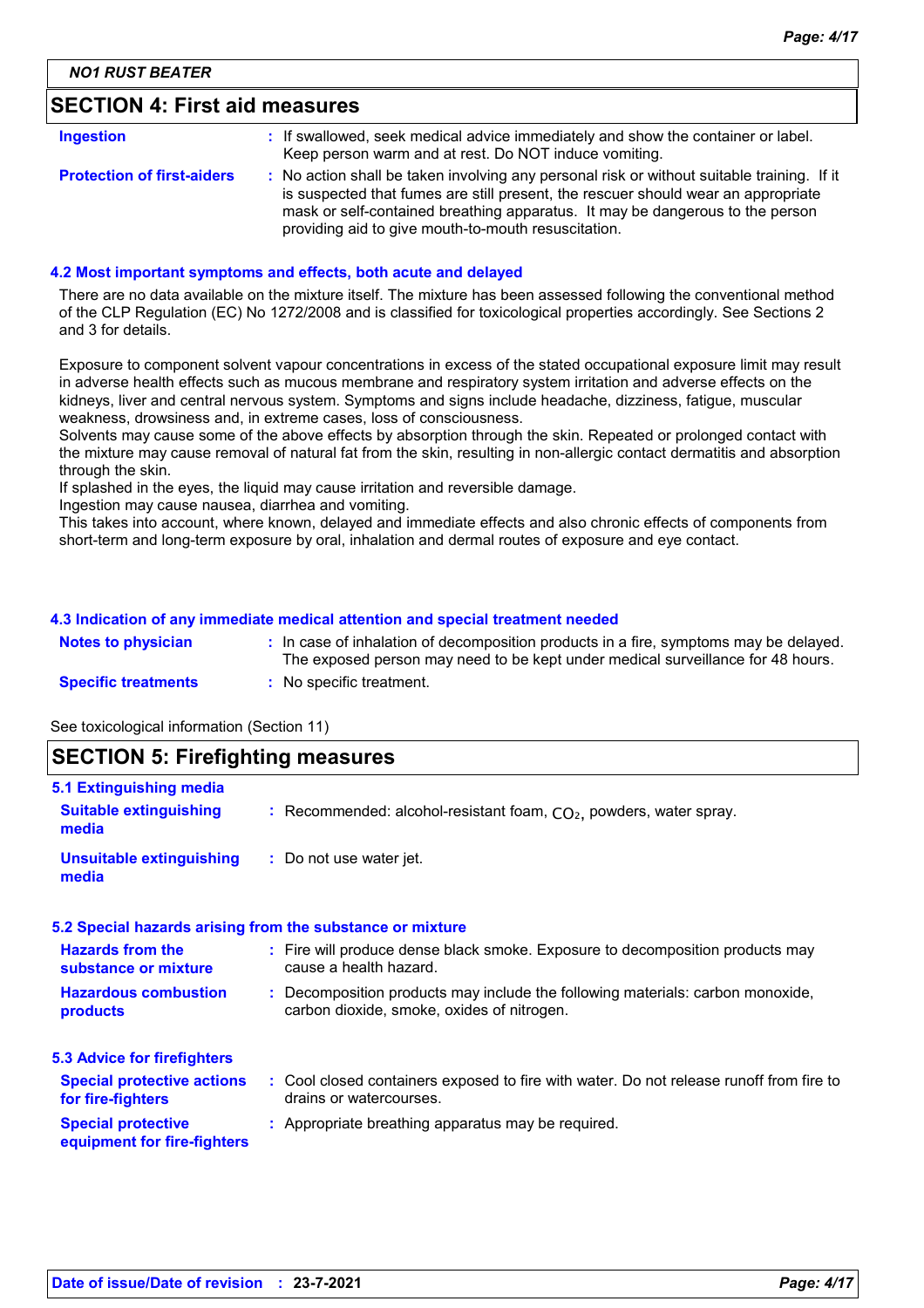## **SECTION 6: Accidental release measures**

| 6.1 Personal precautions, protective equipment and emergency procedures |  |                                                                                                                                                                                                                                                                                    |  |
|-------------------------------------------------------------------------|--|------------------------------------------------------------------------------------------------------------------------------------------------------------------------------------------------------------------------------------------------------------------------------------|--|
| For non-emergency<br>personnel                                          |  | : Exclude sources of ignition and ventilate the area. Avoid breathing vapour or mist.<br>Refer to protective measures listed in sections 7 and 8.                                                                                                                                  |  |
| For emergency responders                                                |  | : If specialised clothing is required to deal with the spillage, take note of any<br>information in Section 8 on suitable and unsuitable materials. See also the<br>information in "For non-emergency personnel".                                                                  |  |
| <b>6.2 Environmental</b><br>precautions                                 |  | : Do not allow to enter drains or watercourses. If the product contaminates lakes,<br>rivers, or sewers, inform the appropriate authorities in accordance with local<br>regulations.                                                                                               |  |
| 6.3 Methods and material<br>for containment and<br>cleaning up          |  | : Contain and collect spillage with non-combustible, absorbent material e.g. sand,<br>earth, vermiculite or diatomaceous earth and place in container for disposal<br>according to local regulations (see Section 13). Preferably clean with a detergent.<br>Avoid using solvents. |  |
| 6.4 Reference to other<br><b>sections</b>                               |  | : See Section 1 for emergency contact information.<br>See Section 8 for information on appropriate personal protective equipment.<br>See Section 13 for additional waste treatment information.                                                                                    |  |

## **SECTION 7: Handling and storage**

The information in this section contains generic advice and guidance. The list of Identified Uses in Section 1 should be consulted for any available use-specific information provided in the Exposure Scenario(s).

| Operators should wear antistatic footwear and clothing and floors should be of the<br>conducting type.<br>Keep away from heat, sparks and flame. No sparking tools should be used.<br>Avoid contact with skin and eyes. Avoid the inhalation of dust, particulates, spray or<br>mist arising from the application of this mixture. Avoid inhalation of dust from<br>sanding.<br>Eating, drinking and smoking should be prohibited in areas where this material is<br>handled, stored and processed.<br>Put on appropriate personal protective equipment (see Section 8).<br>Never use pressure to empty. Container is not a pressure vessel.<br>Always keep in containers made from the same material as the original one.<br>Comply with the health and safety at work laws.<br>Do not allow to enter drains or watercourses.<br>Information on fire and explosion protection<br>Vapours are heavier than air and may spread along floors. Vapours may form<br>explosive mixtures with air. | <b>7.1 Precautions for safe</b><br>handling | : Prevent the creation of flammable or explosive concentrations of vapours in air and<br>avoid vapour concentrations higher than the occupational exposure limits.<br>In addition, the product should only be used in areas from which all naked lights and<br>other sources of ignition have been excluded. Electrical equipment should be<br>protected to the appropriate standard.<br>Mixture may charge electrostatically: always use earthing leads when transferring<br>from one container to another. |
|----------------------------------------------------------------------------------------------------------------------------------------------------------------------------------------------------------------------------------------------------------------------------------------------------------------------------------------------------------------------------------------------------------------------------------------------------------------------------------------------------------------------------------------------------------------------------------------------------------------------------------------------------------------------------------------------------------------------------------------------------------------------------------------------------------------------------------------------------------------------------------------------------------------------------------------------------------------------------------------------|---------------------------------------------|--------------------------------------------------------------------------------------------------------------------------------------------------------------------------------------------------------------------------------------------------------------------------------------------------------------------------------------------------------------------------------------------------------------------------------------------------------------------------------------------------------------|
|----------------------------------------------------------------------------------------------------------------------------------------------------------------------------------------------------------------------------------------------------------------------------------------------------------------------------------------------------------------------------------------------------------------------------------------------------------------------------------------------------------------------------------------------------------------------------------------------------------------------------------------------------------------------------------------------------------------------------------------------------------------------------------------------------------------------------------------------------------------------------------------------------------------------------------------------------------------------------------------------|---------------------------------------------|--------------------------------------------------------------------------------------------------------------------------------------------------------------------------------------------------------------------------------------------------------------------------------------------------------------------------------------------------------------------------------------------------------------------------------------------------------------------------------------------------------------|

**7.2 Conditions for safe storage, including any incompatibilities**

Store in accordance with local regulations.

#### **Notes on joint storage**

Keep away from: oxidising agents, strong alkalis, strong acids.

#### **Additional information on storage conditions**

Observe label precautions. Store in a dry, cool and well-ventilated area. Keep away from heat and direct sunlight. Keep away from sources of ignition. No smoking. Prevent unauthorised access. Containers that have been opened must be carefully resealed and kept upright to prevent leakage.

**Seveso Directive - Reporting thresholds**

**Danger criteria**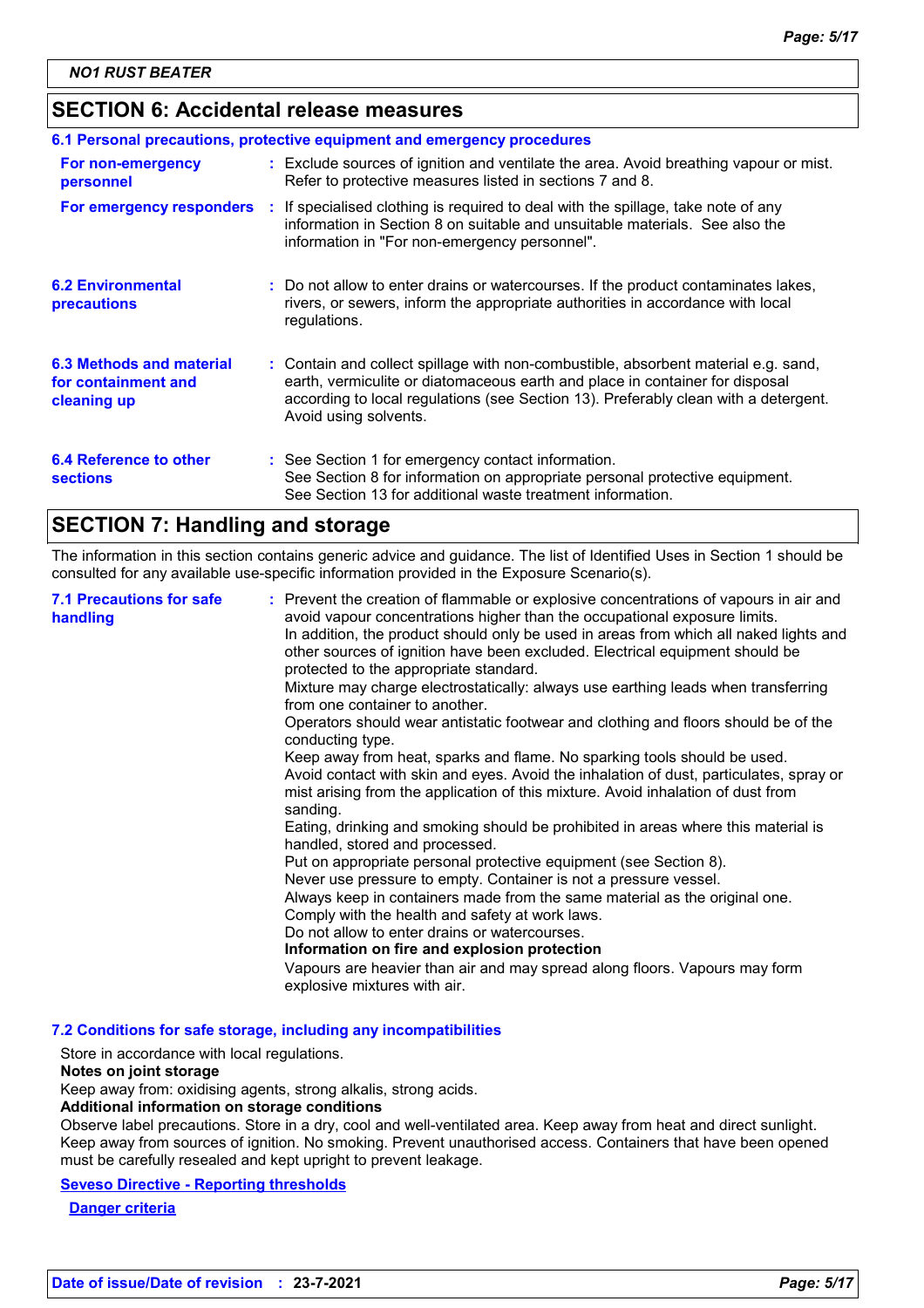## **SECTION 7: Handling and storage**

| <b>Category</b> | Notification and MAPP Safety report threshold<br><b>Ithreshold</b> |             |
|-----------------|--------------------------------------------------------------------|-------------|
| P <sub>5c</sub> | l 5000 tonne                                                       | 50000 tonne |

## **7.3 Specific end use(s)**

| <b>Recommendations</b>            | : Not available. |
|-----------------------------------|------------------|
| <b>Industrial sector specific</b> | : Not available. |
| <b>solutions</b>                  |                  |

## **SECTION 8: Exposure controls/personal protection**

The information in this section contains generic advice and guidance. Information is provided based on typical anticipated uses of the product. Additional measures might be required for bulk handling or other uses that could significantly increase worker exposure or environmental releases.

## **8.1 Control parameters**

## **Occupational exposure limits**

| <b>Product/ingredient name</b>       | <b>Exposure limit values</b>                            |
|--------------------------------------|---------------------------------------------------------|
| (2-methoxymethylethoxy)propanol      | EH40/2005 WELs (United Kingdom (UK), 1/2020). Absorbed  |
|                                      | through skin.                                           |
|                                      | TWA: 308 mg/m <sup>3</sup> 8 hours.                     |
|                                      | TWA: 50 ppm 8 hours.                                    |
| 2-ethylhexanoic acid, manganese salt | EH40/2005 WELs (United Kingdom (UK), 12/2011).          |
|                                      | TWA: $0.5 \text{ mg/m}^3$ , (as Mn) 8 hours.            |
| methanol                             | EH40/2005 WELs (United Kingdom (UK), 12/2011). Absorbed |
|                                      | through skin.                                           |
|                                      | STEL: 333 mg/m <sup>3</sup> 15 minutes.                 |
|                                      | STEL: 250 ppm 15 minutes.                               |
|                                      | TWA: 266 mg/m <sup>3</sup> 8 hours.                     |
|                                      | TWA: 200 ppm 8 hours.                                   |

**Recommended monitoring procedures :** If this product contains ingredients with exposure limits, personal, workplace atmosphere or biological monitoring may be required to determine the effectiveness of the ventilation or other control measures and/or the necessity to use respiratory protective equipment. Reference should be made to monitoring standards, such as the following: European Standard EN 689 (Workplace atmospheres - Guidance for the assessment of exposure by inhalation to chemical agents for comparison with limit values and measurement strategy) European Standard EN 14042 (Workplace atmospheres - Guide for the application and use of procedures for the assessment of exposure to chemical and biological agents) European Standard EN 482 (Workplace atmospheres - General requirements for the performance of procedures for the measurement of chemical agents) Reference to national guidance documents for methods for the determination of hazardous substances will also be required.

#### **DNELs/DMELs**

| <b>Product/ingredient name</b>  | <b>Type</b> | <b>Exposure</b>                | <b>Value</b>            | <b>Population</b>     | <b>Effects</b> |
|---------------------------------|-------------|--------------------------------|-------------------------|-----------------------|----------------|
| (2-methoxymethylethoxy)propanol | <b>DNEL</b> | Long term Oral                 | $0.33$ mg/<br>kg bw/day | General<br>population | Systemic       |
|                                 | <b>DNEL</b> | Long term<br><b>Inhalation</b> | 37.2 mg/m <sup>3</sup>  | General<br>population | Systemic       |
|                                 | <b>DNEL</b> | Long term Dermal               | $121$ mg/kg<br>bw/day   | General<br>population | Systemic       |
|                                 | <b>DNEL</b> | Long term Dermal               | $283$ mg/kg<br>bw/day   | Workers               | Systemic       |
|                                 | <b>DNEL</b> | Long term<br>Inhalation        | 308 mg/m <sup>3</sup>   | Workers               | Systemic       |

#### **PNECs**

No PNECs available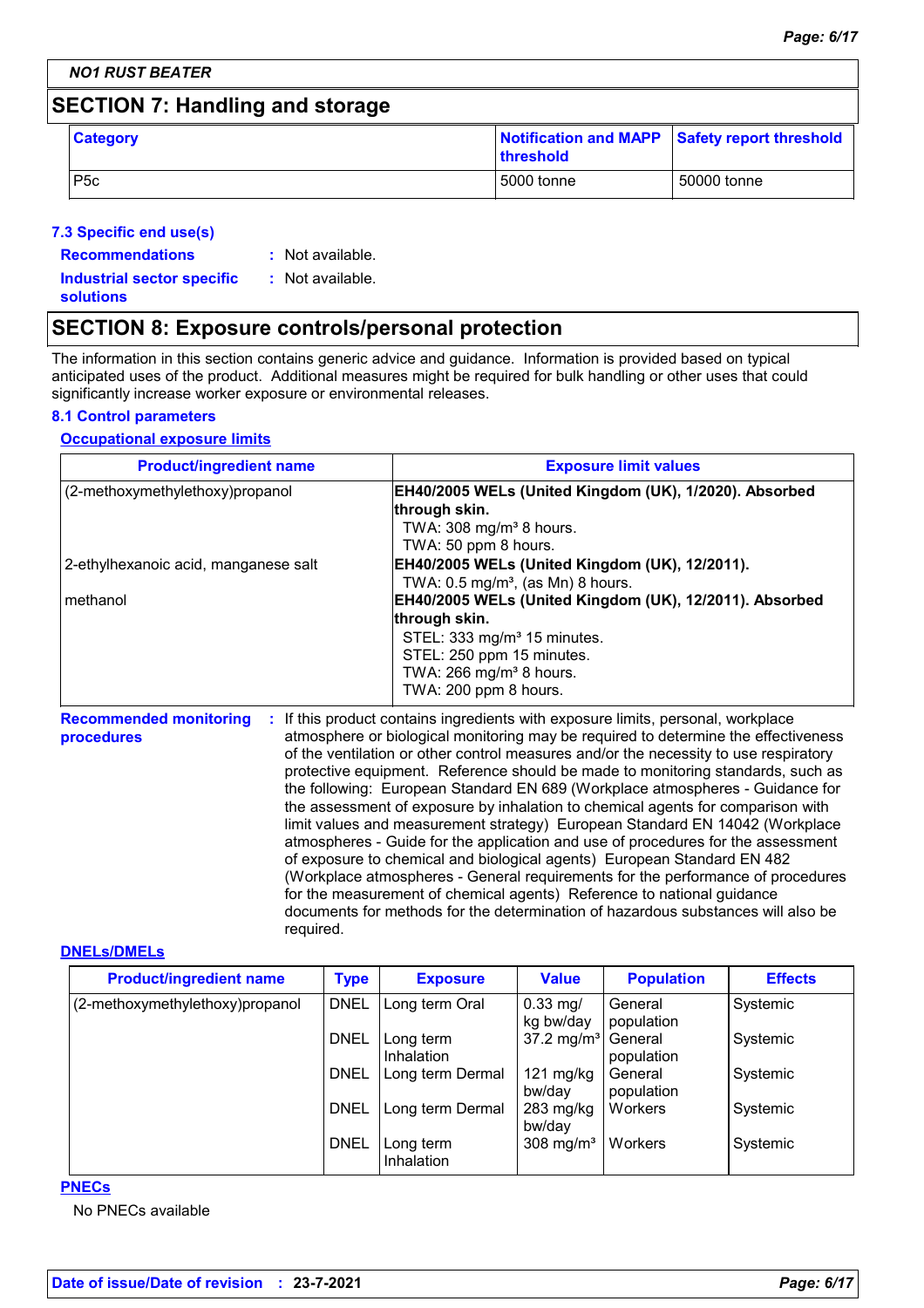# **SECTION 8: Exposure controls/personal protection**

| <b>8.2 Exposure controls</b>               |                                                                                                                                                                                                                                                                                                                                                                                                                                                                                                                                                                                                                                                                                         |
|--------------------------------------------|-----------------------------------------------------------------------------------------------------------------------------------------------------------------------------------------------------------------------------------------------------------------------------------------------------------------------------------------------------------------------------------------------------------------------------------------------------------------------------------------------------------------------------------------------------------------------------------------------------------------------------------------------------------------------------------------|
| <b>Appropriate engineering</b><br>controls | : Provide adequate ventilation. Where reasonably practicable, this should be<br>achieved by the use of local exhaust ventilation and good general extraction. If<br>these are not sufficient to maintain concentrations of particulates and solvent<br>vapours below the OEL, suitable respiratory protection must be worn.                                                                                                                                                                                                                                                                                                                                                             |
| <b>Individual protection measures</b>      |                                                                                                                                                                                                                                                                                                                                                                                                                                                                                                                                                                                                                                                                                         |
| <b>Hygiene measures</b>                    | : Wash hands, forearms and face thoroughly after handling chemical products, before<br>eating, smoking and using the lavatory and at the end of the working period.<br>Appropriate techniques should be used to remove potentially contaminated clothing.<br>Wash contaminated clothing before reusing. Ensure that eyewash stations and<br>safety showers are close to the workstation location.                                                                                                                                                                                                                                                                                       |
| <b>Eye/face protection</b>                 | : Use safety eyewear designed to protect against splash of liquids.                                                                                                                                                                                                                                                                                                                                                                                                                                                                                                                                                                                                                     |
| <b>Skin protection</b>                     |                                                                                                                                                                                                                                                                                                                                                                                                                                                                                                                                                                                                                                                                                         |
| <b>Hand protection</b>                     |                                                                                                                                                                                                                                                                                                                                                                                                                                                                                                                                                                                                                                                                                         |
| <b>Gloves</b>                              | : When prolonged or frequently repeated contact may occur, a glove with a protection<br>class of 6 (breakthrough time >480 minutes according to EN374) is recommended.<br>Recommended gloves: Viton ® or Nitrile, thickness ≥ 0.38 mm.<br>When only brief contact is expected, a glove with protection class of 2 or higher<br>(breakthrough time > 30 minutes according to EN374) is recommended.<br>Recommended gloves: Nitrile, thickness ≥ 0.12 mm.<br>Gloves should be replaced regularly and if there is any sign of damage to the glove<br>material.                                                                                                                             |
|                                            | The performance or effectiveness of the glove may be reduced by physical/chemical<br>damage and poor maintenance.                                                                                                                                                                                                                                                                                                                                                                                                                                                                                                                                                                       |
| <b>Body protection</b>                     | : Personnel should wear antistatic clothing made of natural fibres or of high-<br>temperature-resistant synthetic fibres.                                                                                                                                                                                                                                                                                                                                                                                                                                                                                                                                                               |
| <b>Other skin protection</b>               | : Appropriate footwear and any additional skin protection measures should be<br>selected based on the task being performed and the risks involved and should be<br>approved by a specialist before handling this product.                                                                                                                                                                                                                                                                                                                                                                                                                                                               |
| <b>Respiratory protection</b>              | : If workers are exposed to concentrations above the exposure limit, they must use<br>appropriate, certified respirators.                                                                                                                                                                                                                                                                                                                                                                                                                                                                                                                                                               |
|                                            | OLD LEAD-BASED PAINTS:                                                                                                                                                                                                                                                                                                                                                                                                                                                                                                                                                                                                                                                                  |
|                                            | When surfaces are to be prepared for painting, account should be taken of the age<br>of the property and the possibility that lead-pigmented paint might be present. There<br>is a possibility that ingestion or inhalation of scrapings or dust arising from the<br>preparation work could cause health effects. As a working rule you should assume<br>that this will be the case if the age of the property is pre 1960.                                                                                                                                                                                                                                                             |
|                                            | Where possible wet sanding or chemical stripping methods should be used with<br>surfaces of this type to avoid the creation of dust. When dry sanding cannot be<br>avoided, and effective local exhaust ventilation is not available, it is recommended<br>that a dust respirator is worn, that is approved for use with lead dusts, and its type<br>selected on the basis of the COSHH assessment, taking into account the<br>Workplace Exposure Limit for lead in air. Furthermore, steps should be taken to<br>ensure containment of the dusts created, and that all practicable measures are<br>taken to clean up thoroughly all deposits of dusts in and around the affected area. |
|                                            | Respiratory protection in case of dust or spray mist formation. (particle filter EN143<br>type P2) Respiratory protection in case of vapour formation. (half mask with<br>combination filter A2-P2 til concentrations of 0,5 Vol%.)                                                                                                                                                                                                                                                                                                                                                                                                                                                     |
|                                            | The current Control of Lead at Work Regulations approved code of practice should<br>be consulted for advice on protective clothing and personal hygiene precautions.<br>Care should also be taken to exclude visitors, members of the household and<br>especially children from the affected area, during the actual work and the<br>subsequent clean up operations. All scrapings, dust, etc. should be disposed of by<br>the professional painting contractor as Hazardous Waste.                                                                                                                                                                                                     |
|                                            | Extra precautions will also need to be taken when burning off old lead-based paints                                                                                                                                                                                                                                                                                                                                                                                                                                                                                                                                                                                                     |

**Date of issue/Date of revision : 23-7-2021** *Page: 7/17*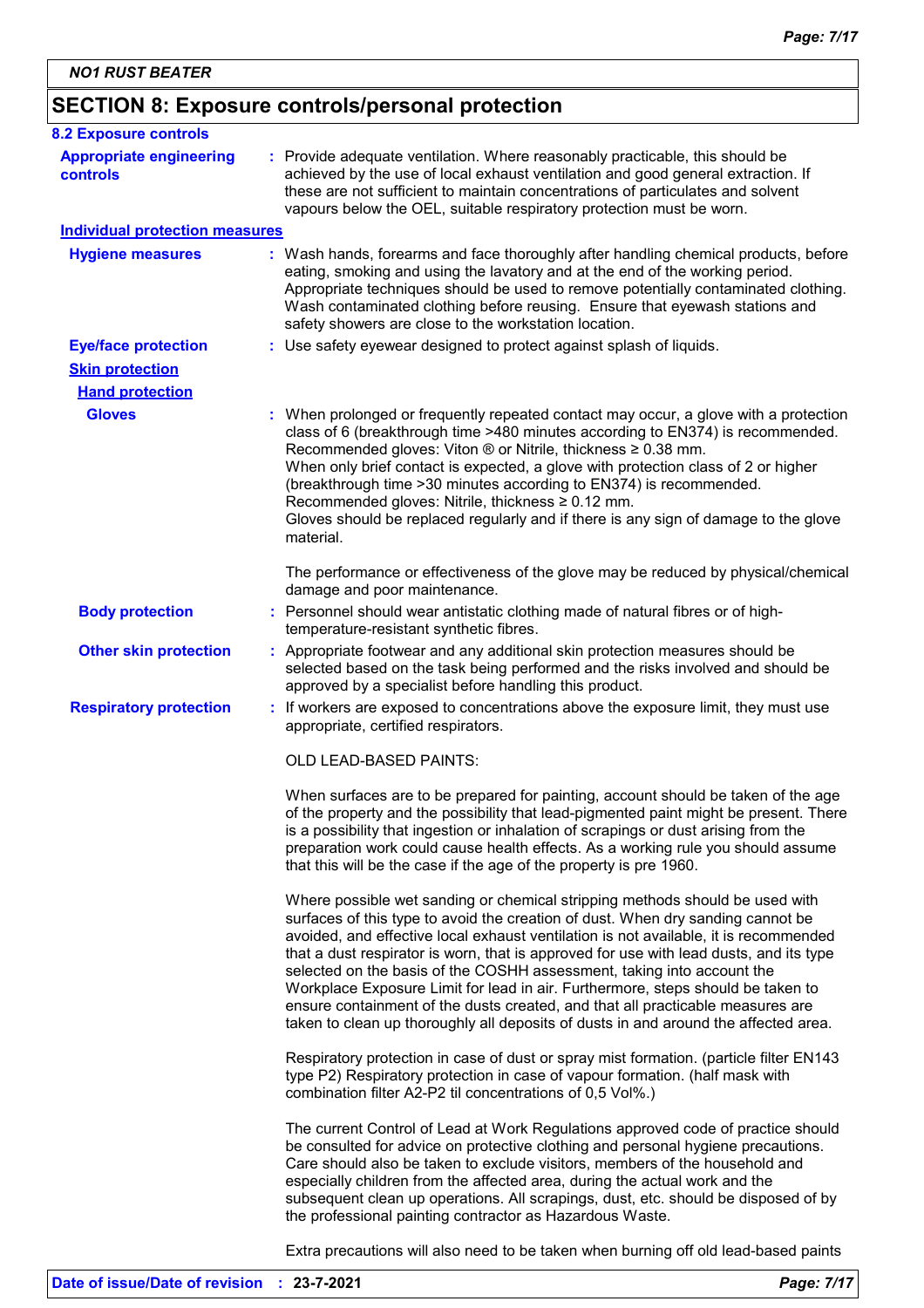## **SECTION 8: Exposure controls/personal protection**

because fumes containing lead will be produced. It is recommended that a respirator, approved for use with particulate fumes of lead is selected on the basis of the COSHH assessment, taking into account the Workplace Exposure Limit for lead in air. Similar precautions to those given above about sanding should be taken with reference to protective clothing, disposal of scrapings and dusts, and exclusion of other personnel and especially children from the building during actual work and the subsequent clean up operations.

Avoid the inhalation of dust. Wear suitable face mask if dry sanding. Special precautions should be taken during surface preparation of pre-1960s paint surfaces over wood and metal as they may contain harmful lead.

OLD LEAD-BASED PAINTS:

When surfaces are to be prepared for painting, account should be taken of the age of the property and the possibility that lead-pigmented paint might be present. There is a possibility that ingestion or inhalation of scrapings or dust arising from the preparation work could cause health effects. As a working rule you should assume that this will be the case if the age of the property is pre 1960.

Where possible wet sanding or chemical stripping methods should be used with surfaces of this type to avoid the creation of dust. When dry sanding cannot be avoided, and effective local exhaust ventilation is not available, it is recommended that a dust respirator is worn, that is approved for use with lead dusts, and its type selected on the basis of the COSHH assessment, taking into account the Workplace Exposure Limit for lead in air. Furthermore, steps should be taken to ensure containment of the dusts created, and that all practicable measures are taken to clean up thoroughly all deposits of dusts in and around the affected area.

Respiratory protection in case of dust or spray mist formation. (particle filter EN143 type P2) Respiratory protection in case of vapour formation. (half mask with combination filter A2-P2 til concentrations of 0,5 Vol%.)

The current Control of Lead at Work Regulations approved code of practice should be consulted for advice on protective clothing and personal hygiene precautions. Care should also be taken to exclude visitors, members of the household and especially children from the affected area, during the actual work and the subsequent clean up operations. All scrapings, dust, etc. should be disposed of by the professional painting contractor as Hazardous Waste.

Extra precautions will also need to be taken when burning off old lead-based paints because fumes containing lead will be produced. It is recommended that a respirator, approved for use with particulate fumes of lead is selected on the basis of the COSHH assessment, taking into account the Workplace Exposure Limit for lead in air. Similar precautions to those given above about sanding should be taken with reference to protective clothing, disposal of scrapings and dusts, and exclusion of other personnel and especially children from the building during actual work and the subsequent clean up operations.

Avoid the inhalation of dust. Wear suitable face mask if dry sanding. Special precautions should be taken during surface preparation of pre-1960s paint surfaces over wood and metal as they may contain harmful lead.

**Environmental exposure :** Do not allow to enter drains or watercourses. **controls**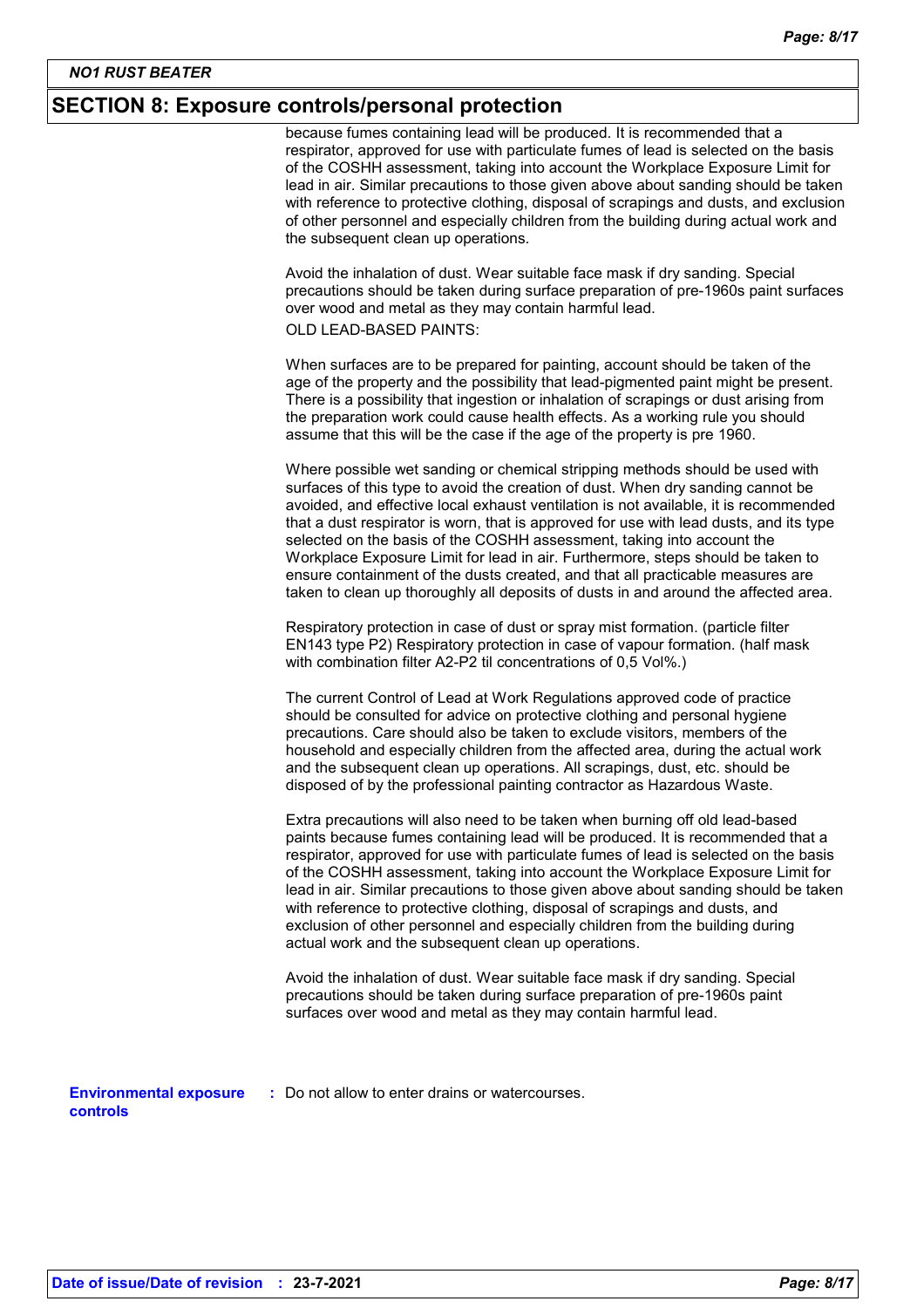## **SECTION 9: Physical and chemical properties**

# **9.1. Information on basic physical and chemical properties**

| <b>Appearance</b>                        |                                                       |
|------------------------------------------|-------------------------------------------------------|
| <b>Physical state</b>                    | : Liquid.                                             |
| <b>Colour</b>                            | : Various: See label.                                 |
| <b>Odour</b>                             | : Not available.                                      |
| <b>Odour threshold</b>                   | : Not available.                                      |
| pH                                       | : Not applicable.                                     |
| <b>Melting point/freezing point</b>      | : Not available.                                      |
| Initial boiling point and boiling        | $: 185^{\circ}$ C                                     |
| range                                    |                                                       |
| <b>Flash point</b>                       | : Closed cup: 32°C                                    |
| <b>Evaporation rate</b>                  | : Not available.                                      |
| <b>Upper/lower flammability or</b>       | : Not available.                                      |
| explosive limits                         |                                                       |
| <b>Vapour pressure</b>                   | : Not available.                                      |
| <b>Vapour density</b>                    | : Not available.                                      |
| <b>Relative density</b>                  | : 1.316                                               |
| <b>Solubility(ies)</b>                   | : Insoluble in the following materials: cold water.   |
| <b>Partition coefficient: n-octanol/</b> | : Not available.                                      |
| water                                    |                                                       |
| <b>Auto-ignition temperature</b>         | : Not available.                                      |
| <b>Decomposition temperature</b>         | Not available.                                        |
| <b>Viscosity</b>                         | Kinematic (room temperature): 5.33 cm <sup>2</sup> /s |
| <b>Explosive properties</b>              | Not available.                                        |
| <b>Oxidising properties</b>              | : Not available.                                      |
| 9.2. Other information                   |                                                       |
| <b>Solubility in water</b>               | $:$ Not available.                                    |

# **SECTION 10: Stability and reactivity**

| <b>10.1 Reactivity</b>                            | : No specific test data related to reactivity available for this product or its ingredients.                                        |
|---------------------------------------------------|-------------------------------------------------------------------------------------------------------------------------------------|
| <b>10.2 Chemical stability</b>                    | : Stable under recommended storage and handling conditions (see Section 7).                                                         |
| <b>10.3 Possibility of</b><br>hazardous reactions | : Under normal conditions of storage and use, hazardous reactions will not occur.                                                   |
| <b>10.4 Conditions to avoid</b>                   | : When exposed to high temperatures may produce hazardous decomposition<br>products.                                                |
| 10.5 Incompatible materials                       | : Keep away from the following materials to prevent strong exothermic reactions:<br>oxidising agents, strong alkalis, strong acids. |
| <b>10.6 Hazardous</b><br>decomposition products   | : Decomposition products may include the following materials: carbon monoxide,<br>carbon dioxide, smoke, oxides of nitrogen.        |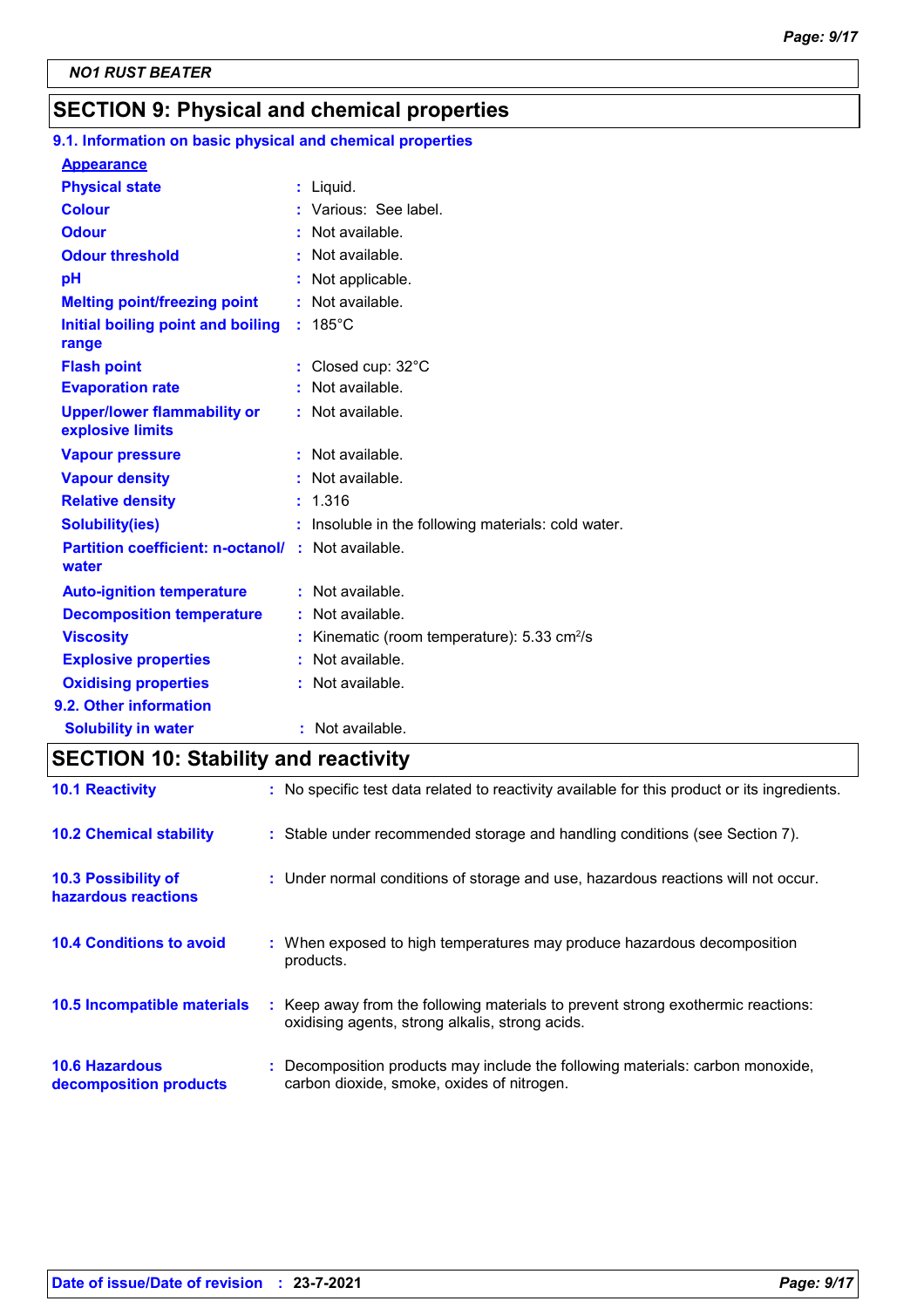## **SECTION 11: Toxicological information**

#### **11.1 Information on toxicological effects**

There are no data available on the mixture itself. The mixture has been assessed following the conventional method of the CLP Regulation (EC) No 1272/2008 and is classified for toxicological properties accordingly. See Sections 2 and 3 for details.

Exposure to component solvent vapour concentrations in excess of the stated occupational exposure limit may result in adverse health effects such as mucous membrane and respiratory system irritation and adverse effects on the kidneys, liver and central nervous system. Symptoms and signs include headache, dizziness, fatigue, muscular weakness, drowsiness and, in extreme cases, loss of consciousness.

Solvents may cause some of the above effects by absorption through the skin. Repeated or prolonged contact with the mixture may cause removal of natural fat from the skin, resulting in non-allergic contact dermatitis and absorption through the skin.

If splashed in the eyes, the liquid may cause irritation and reversible damage.

Ingestion may cause nausea, diarrhea and vomiting.

This takes into account, where known, delayed and immediate effects and also chronic effects of components from short-term and long-term exposure by oral, inhalation and dermal routes of exposure and eye contact.

#### **Acute toxicity**

| <b>Product/ingredient name</b>                                             | <b>Result</b>                        | <b>Species</b>    | <b>Dose</b>            | <b>Exposure</b> |
|----------------------------------------------------------------------------|--------------------------------------|-------------------|------------------------|-----------------|
| Hydrocarbons, C10-C13, n-<br>alkanes, isoalkanes, cyclics,<br><2%aromatics | <b>LC50 Inhalation Vapour</b>        | Rat               | 8500 mg/m <sup>3</sup> | 4 hours         |
|                                                                            | LD50 Oral                            | Rat               | $>6$ g/kg              |                 |
| (2-methoxymethylethoxy)<br>propanol                                        | LD50 Oral                            | Rat               | 5400 uL/kg             |                 |
| methanol                                                                   | LD50 Dermal                          | Rabbit            | 15800 mg/kg            |                 |
|                                                                            | LD50 Intraperitoneal                 | Guinea pig        | 3556 mg/kg             |                 |
|                                                                            | LD50 Intraperitoneal                 | Hamster           | 8555 mg/kg             |                 |
|                                                                            | LD50 Intraperitoneal                 | Mouse             | 10765 mg/kg            |                 |
|                                                                            | LD50 Intraperitoneal                 | Rabbit            | 1826 mg/kg             |                 |
|                                                                            | LD50 Intraperitoneal                 | Rat               | 7529 mg/kg             |                 |
|                                                                            | LD50 Intravenous                     | Mouse             | 4710 mg/kg             |                 |
|                                                                            | LD50 Intravenous                     | Rabbit            | 8907 mg/kg             |                 |
|                                                                            | LD50 Intravenous                     | Rat               | 2131 mg/kg             |                 |
|                                                                            | LD50 Oral                            | Dog               | 7500 mg/kg             |                 |
|                                                                            | LD50 Oral                            | Monkey            | 7 g/kg                 |                 |
|                                                                            | LD50 Oral                            | Monkey            | 7000 mg/kg             |                 |
|                                                                            | LD50 Oral                            | Mouse             | 5800 mg/kg             |                 |
|                                                                            | LD50 Oral                            | Pig               | >5000 mg/kg            |                 |
|                                                                            | LD50 Oral                            | Rabbit            | 14200 mg/kg            |                 |
|                                                                            | LD50 Oral                            | Rat               | 5600 mg/kg             |                 |
|                                                                            | LD50 Subcutaneous                    | Mouse             | 9800 mg/kg             |                 |
|                                                                            | LDLo Dermal                          | Monkey            | 393 mg/kg              |                 |
|                                                                            | LDLo Intravenous                     | Cat               | 4641 mg/kg             |                 |
|                                                                            | LDLo Oral                            | Dog               | 7500 mg/kg             |                 |
|                                                                            | LDLo Oral                            | Human             | 428 mg/kg              |                 |
|                                                                            | LDLo Oral                            | Human             | 143 mg/kg              |                 |
|                                                                            | LDLo Oral                            | Man - Male        | 14 mL/kg               |                 |
|                                                                            | LDLo Oral                            | Man - Male        | 6422 mg/kg             |                 |
|                                                                            | LDLo Oral                            | Monkey            | 5000 mg/kg             |                 |
|                                                                            | LDLo Oral                            | Mouse             | 420 mg/kg              |                 |
|                                                                            | LDLo Oral                            | Rabbit            | 7500 mg/kg             |                 |
|                                                                            | LDLo Oral                            | Woman -<br>Female | 10 mL/kg               |                 |
|                                                                            | <b>LDLo Parenteral</b>               | Frog              | 59 g/kg                |                 |
|                                                                            | LDLo Route of exposure<br>unreported | Man - Male        | 868 mg/kg              |                 |
|                                                                            | <b>TDLo Intraperitoneal</b>          | Rat               | 3490 mg/kg             |                 |
|                                                                            | <b>TDLo Intraperitoneal</b>          | Rat               | 3000 mg/kg             |                 |
|                                                                            | <b>TDLo Oral</b>                     | Man - Male        | $0.43$ mL/kg           |                 |
|                                                                            | TDLo Oral                            | Man - Male        | 1.14 mL/kg             |                 |
|                                                                            | TDLo Oral                            | Man - Male        | 1.4 mL/kg              |                 |
|                                                                            |                                      |                   |                        |                 |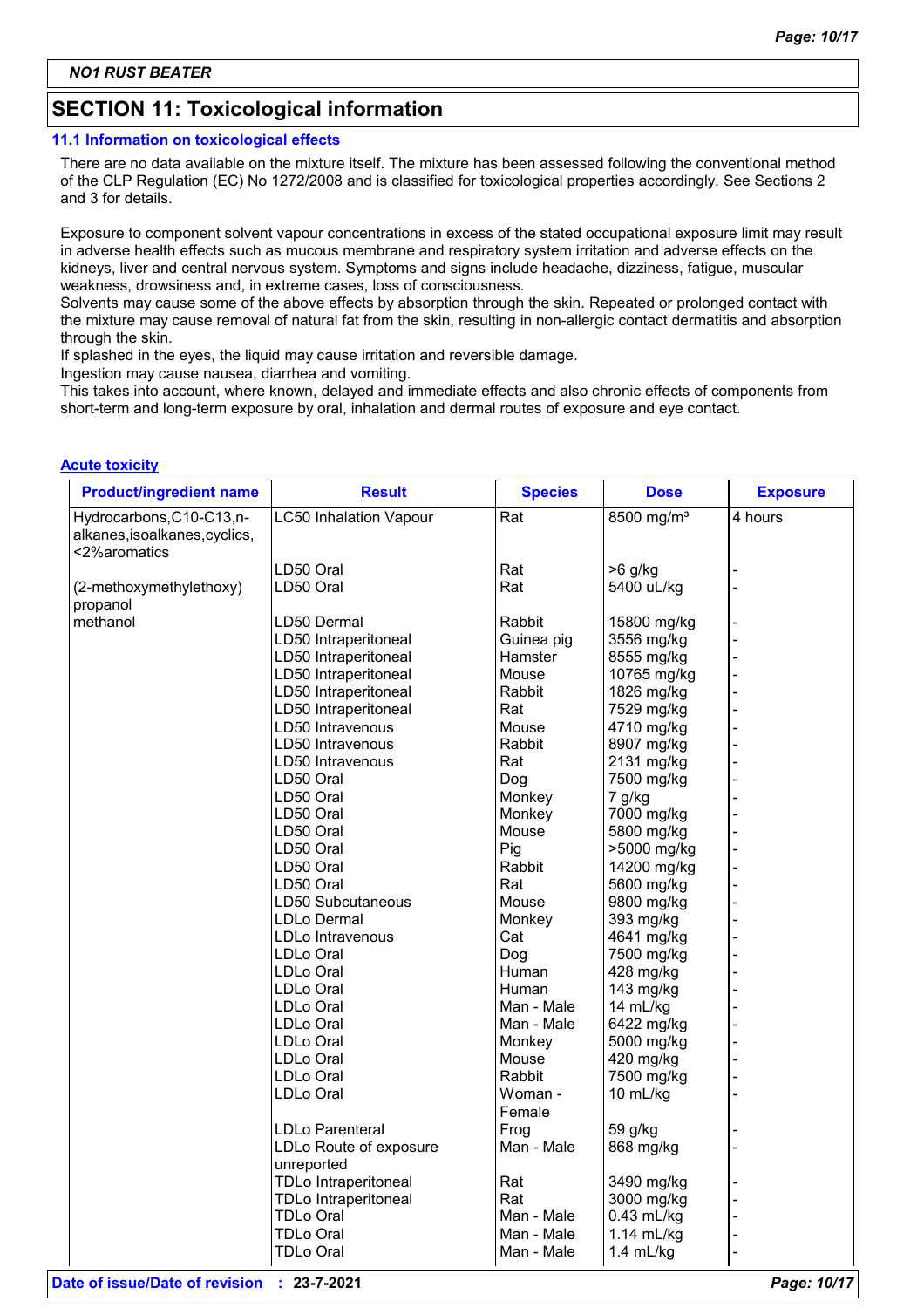# **SECTION 11: Toxicological information**

| <b>TDLo Oral</b>         | Man - Male | 3429 mg/kg |                          |
|--------------------------|------------|------------|--------------------------|
| <b>TDLo Oral</b>         | Man - Male | 3571 uL/kg | ۰                        |
| <b>TDLo Oral</b>         | Man - Male | 9450 uL/kg |                          |
| <b>TDLo Oral</b>         | Rat        | 8 g/kg     |                          |
| <b>TDLo Oral</b>         | Rat        | 3 g/kg     |                          |
| <b>TDLo Oral</b>         | Rat        | 3 g/kg     | ۰                        |
| <b>TDLo Oral</b>         | Rat        | 8 mL/kg    | $\overline{\phantom{0}}$ |
| <b>TDLo Oral</b>         | Rat        | 3500 mg/kg | -                        |
| <b>TDLo Oral</b>         | Woman -    | $4$ g/kg   |                          |
|                          | Female     |            |                          |
| <b>TDLo Subcutaneous</b> | Rat        | 6825 mg/kg | $\overline{\phantom{a}}$ |

**Conclusion/Summary :** Not available.

## **Acute toxicity estimates**

| <b>Product/ingredient name</b>  | Oral (mg/<br>kg) | <b>Dermal</b><br>(mg/kg) | (gases)<br>(ppm) | Inhalation Inhalation Inhalation<br>(vapours)<br>(mg/l) | <b>(dusts)</b><br>and mists)<br>(mg/l) |
|---------------------------------|------------------|--------------------------|------------------|---------------------------------------------------------|----------------------------------------|
| strontium bis(2-ethylhexanoate) | 500              | N/A                      | N/A              | N/A                                                     | N/A                                    |
| methanol                        | 100              | 300                      | N/A              | J                                                       | N/A                                    |

## **Irritation/Corrosion**

| <b>Product/ingredient name</b>      | <b>Result</b>            | <b>Species</b> | <b>Score</b>             | <b>Exposure</b>                  | <b>Observation</b> |
|-------------------------------------|--------------------------|----------------|--------------------------|----------------------------------|--------------------|
| (2-methoxymethylethoxy)<br>propanol | Eyes - Mild irritant     | Human          | ٠                        | 8 <sub>mg</sub>                  |                    |
|                                     | Eyes - Mild irritant     | Rabbit         | $\overline{\phantom{0}}$ | 124 hours 500 1 -<br>mg          |                    |
|                                     | Skin - Mild irritant     | Rabbit         | ٠                        | $ 500 \text{ mg} $               |                    |
| methanol                            | Eyes - Moderate irritant | Rabbit         | $\overline{\phantom{0}}$ | I24 hours 100 I -<br> milligrams |                    |
|                                     | Eyes - Moderate irritant | Rabbit         | ٠                        | 40 milligrams -                  |                    |
|                                     | Skin - Moderate irritant | Rabbit         | $\overline{\phantom{0}}$ | l24 hours 20<br>milligrams       |                    |

| <b>Conclusion/Summary</b>    | Not available.       |
|------------------------------|----------------------|
| Sensitisation                |                      |
| <b>Conclusion/Summary</b>    | Not available.       |
| <b>Mutagenicity</b>          |                      |
| <b>Conclusion/Summary</b>    | $:$ Not available.   |
| <b>Carcinogenicity</b>       |                      |
| <b>Conclusion/Summary</b>    | Not available.       |
| <b>Reproductive toxicity</b> |                      |
| <b>Conclusion/Summary</b>    | Not available.<br>t. |
| <b>Teratogenicity</b>        |                      |
| <b>Conclusion/Summary</b>    | $:$ Not available.   |
|                              |                      |

## **Specific target organ toxicity (single exposure)**

| <b>Product/ingredient name</b>                                             | <b>Category</b> | <b>Route of</b><br>exposure | <b>Target organs</b> |
|----------------------------------------------------------------------------|-----------------|-----------------------------|----------------------|
| Hydrocarbons, C9-C11, n-alkanes, isoalkanes, cyclics,<br>$ $ <2% aromatics | Category 3      |                             | Narcotic effects     |

**Specific target organ toxicity (repeated exposure)**

Not available.

**Aspiration hazard**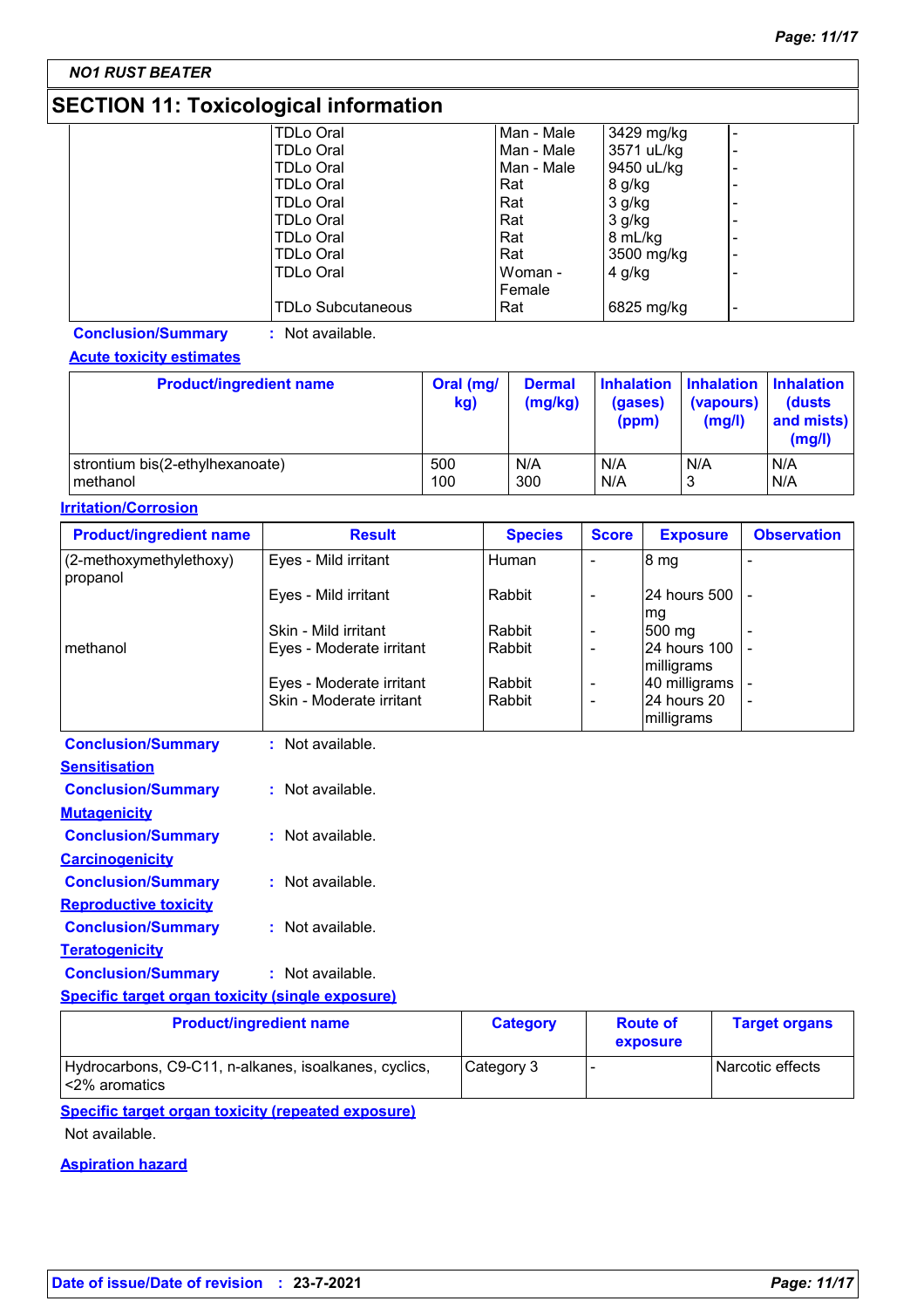## **SECTION 11: Toxicological information**

| <b>Product/ingredient name</b>                                                  | <b>Result</b>                         |
|---------------------------------------------------------------------------------|---------------------------------------|
| Hydrocarbons, C9-C11, n-alkanes, isoalkanes, cyclics, <2%<br><b>l</b> aromatics | <b>ASPIRATION HAZARD - Category 1</b> |
| Hydrocarbons, C10-C13, n-alkanes, isoalkanes, cyclics,<br>l<2%aromatics         | <b>ASPIRATION HAZARD - Category 1</b> |

#### **Other information :** : Not available.

## **SECTION 12: Ecological information**

#### **12.1 Toxicity**

There are no data available on the mixture itself. Do not allow to enter drains or watercourses.

The mixture has been assessed following the summation method of the CLP Regulation (EC) No 1272/2008 and is classified for eco-toxicological properties accordingly. See Sections 2 and 3 for details.

| <b>Product/ingredient name</b> | <b>Result</b>                        | <b>Species</b>                                                               | <b>Exposure</b> |
|--------------------------------|--------------------------------------|------------------------------------------------------------------------------|-----------------|
| trizinc bis(orthophosphate)    | Acute EC50 0.21 mg/l                 | Daphnia - Ceriodaphnia dubia                                                 | 48 hours        |
|                                | Acute EC50 0.19 mg/l                 | Daphnia - Ceriodaphnia<br>reticulata                                         | 48 hours        |
|                                | Acute EC50 0.27 mg/l                 | Daphnia - Daphnia pulex                                                      | 48 hours        |
|                                | Acute IC50 0.136 mg/l                | Algae - Selenastrum<br>capricornutum                                         | 72 hours        |
|                                | Acute LC50 1.92 mg/l                 | Fish - Oncorhynchus kisutch                                                  | 96 hours        |
|                                | Acute LC50 0.77 mg/l                 | Fish - Pimephales promelas                                                   | 96 hours        |
|                                | Acute LC50 0.33 mg/l                 | Fish - Thymallus articus                                                     | 96 hours        |
|                                | Acute LC50 90 µg/l Fresh water       | Fish - Oncorhynchus mykiss                                                   | 96 hours        |
| methanol                       | Acute EC50 16.912 mg/l Marine water  | Algae - Ulva pertusa                                                         | 96 hours        |
|                                | Acute EC50 24500000 µg/l Fresh water | Daphnia - Daphnia magna -<br>Larvae                                          | 48 hours        |
|                                | Acute EC50 22200 mg/l Fresh water    | Daphnia - Daphnia obtusa -<br>Neonate                                        | 48 hours        |
|                                | Acute EC50 12835 mg/l Fresh water    | Fish - Lepomis macrochirus                                                   | 96 hours        |
|                                | Acute EC50 12700000 µg/l Fresh water | Fish - Lepomis macrochirus -<br>Juvenile (Fledgling, Hatchling,<br>Weanling) | 96 hours        |
|                                | Acute EC50 13000000 µg/l Fresh water | Fish - Oncorhynchus mykiss -<br>Juvenile (Fledgling, Hatchling,<br>Weanling) | 96 hours        |
|                                | Acute LC50 2500000 µg/l Marine water | Crustaceans - Crangon<br>crangon - Adult                                     | 48 hours        |
|                                | Acute LC50 3289 mg/l Fresh water     | Daphnia - Daphnia magna -<br>Neonate                                         | 48 hours        |
|                                | Acute LC50 15.32 g/L Fresh water     | Fish - Oreochromis<br>mossambicus - Adult                                    | 96 hours        |
|                                | Acute LC50 290 mg/l Fresh water      | Fish - Danio rerio - Egg                                                     | 96 hours        |
|                                | Chronic NOEC 71 ppm Fresh water      | Algae - Heterosigma akashiwo                                                 | 96 hours        |
|                                | Chronic NOEC 1400 ppm Fresh water    | Algae - Skeletonema costatum                                                 | 96 hours        |
|                                | Chronic NOEC 410 ppm Fresh water     | Algae - Prorocentrum minimum                                                 | 96 hours        |
|                                | Chronic NOEC 24 ppm Fresh water      | Algae - Eutreptiella sp.                                                     | 96 hours        |
|                                | Chronic NOEC 9.96 mg/l Marine water  | Algae - Ulva pertusa                                                         | 96 hours        |

**Conclusion/Summary :** Not available.

## **12.2 Persistence and degradability**

**Conclusion/Summary :** Not available.

### **12.3 Bioaccumulative potential**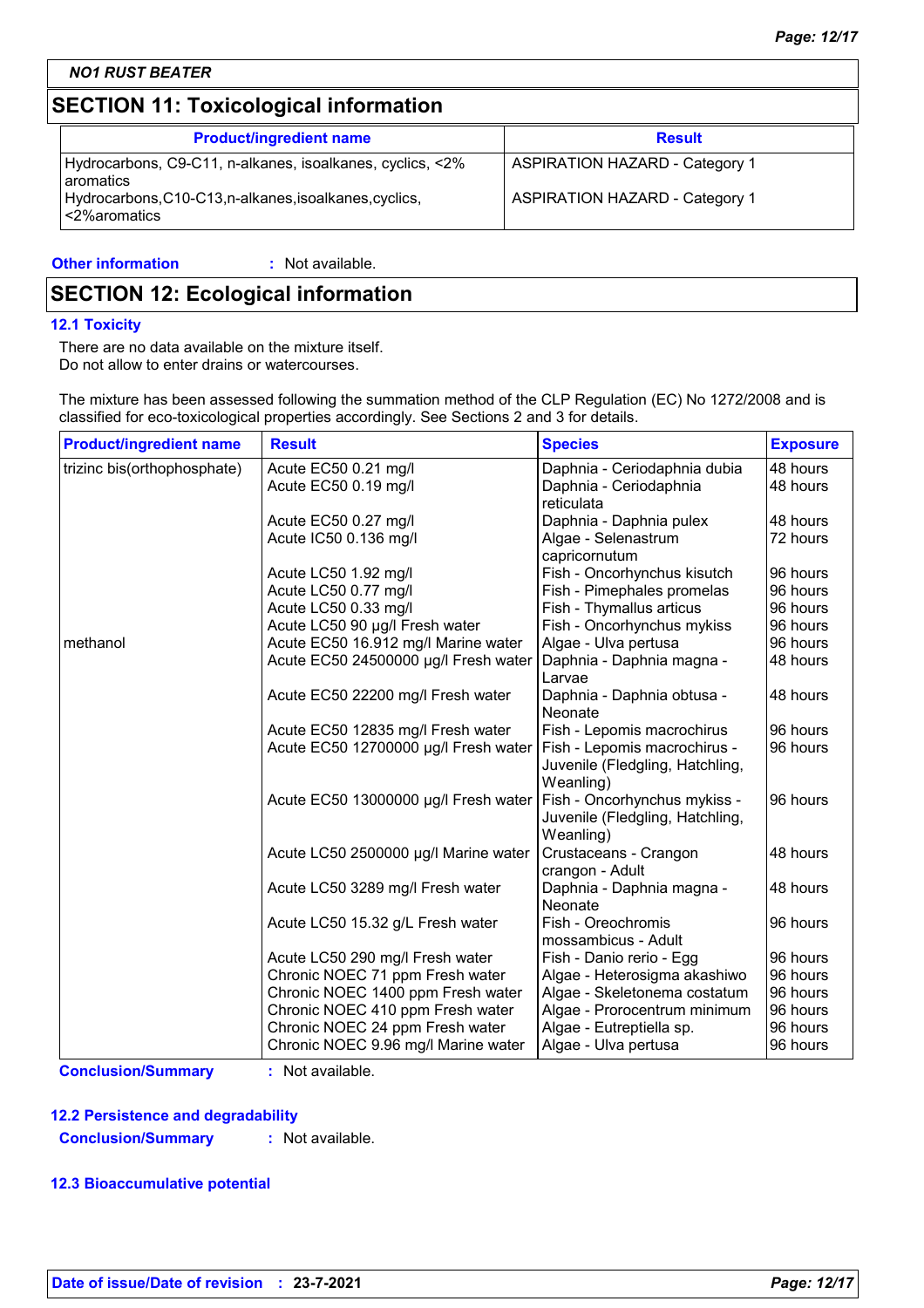## **SECTION 12: Ecological information**

| <b>Product/ingredient name</b>                                                                            | $LogPow$                      | <b>BCF</b>          | <b>Potential</b> |
|-----------------------------------------------------------------------------------------------------------|-------------------------------|---------------------|------------------|
| trizinc bis(orthophosphate)<br>Hydrocarbons, C10-C13, n-<br>alkanes, isoalkanes, cyclics,<br><2%aromatics | $\overline{\phantom{a}}$<br>٠ | 60960<br>10 to 2500 | high<br>high     |
| (2-methoxymethylethoxy)<br>propanol                                                                       | 0.004                         |                     | llow             |
| 2-ethylhexanoic acid,<br>manganese salt<br>methanol                                                       | $-0.77$                       | 2.96<br>~10         | l low<br>llow    |

| <b>12.4 Mobility in soil</b>          |                  |
|---------------------------------------|------------------|
| <b>Soil/water partition</b>           | : Not available. |
| <b>coefficient</b> (K <sub>oc</sub> ) |                  |
| <b>Mobility</b>                       | : Not available. |

## **12.5 Results of PBT and vPvB assessment**

This mixture does not contain any substances that are assessed to be a PBT or a vPvB.

## **12.6 Other adverse effects** : No known significant effects or critical hazards.

## **SECTION 13: Disposal considerations**

The information in this section contains generic advice and guidance. The list of Identified Uses in Section 1 should be consulted for any available use-specific information provided in the Exposure Scenario(s).

## **13.1 Waste treatment methods**

| <b>Product</b>                 |                                    |                                                                                                                                                                                                                                                                                                                                                                                                                                                                                                                |  |
|--------------------------------|------------------------------------|----------------------------------------------------------------------------------------------------------------------------------------------------------------------------------------------------------------------------------------------------------------------------------------------------------------------------------------------------------------------------------------------------------------------------------------------------------------------------------------------------------------|--|
| <b>Methods of disposal</b>     | all authorities with jurisdiction. | : The generation of waste should be avoided or minimised wherever possible.<br>Disposal of this product, solutions and any by-products should at all times comply<br>with the requirements of environmental protection and waste disposal legislation<br>and any regional local authority requirements. Dispose of surplus and non-<br>recyclable products via a licensed waste disposal contractor. Waste should not be<br>disposed of untreated to the sewer unless fully compliant with the requirements of |  |
| <b>Hazardous waste</b>         |                                    | : The classification of the product may meet the criteria for a hazardous waste.                                                                                                                                                                                                                                                                                                                                                                                                                               |  |
| <b>Disposal considerations</b> |                                    | Do not allow to enter drains or watercourses.<br>Dispose of according to all federal, state and local applicable regulations.<br>If this product is mixed with other wastes, the original waste product code may no<br>longer apply and the appropriate code should be assigned.<br>For further information, contact your local waste authority.                                                                                                                                                               |  |
| <b>Packaging</b>               |                                    |                                                                                                                                                                                                                                                                                                                                                                                                                                                                                                                |  |
| <b>Methods of disposal</b>     | when recycling is not feasible.    | : The generation of waste should be avoided or minimised wherever possible. Waste<br>packaging should be recycled. Incineration or landfill should only be considered                                                                                                                                                                                                                                                                                                                                          |  |
| <b>Disposal considerations</b> |                                    | Using information provided in this safety data sheet, advice should be obtained from<br>the relevant waste authority on the classification of empty containers.<br>Empty containers must be scrapped or reconditioned.<br>Dispose of containers contaminated by the product in accordance with local or<br>national legal provisions.                                                                                                                                                                          |  |
| <b>Type of packaging</b>       |                                    | European waste catalogue (EWC)                                                                                                                                                                                                                                                                                                                                                                                                                                                                                 |  |
| <b>CEPE Paint Guidelines</b>   | 15 01 10*                          | packaging containing residues of or contaminated by<br>hazardous substances                                                                                                                                                                                                                                                                                                                                                                                                                                    |  |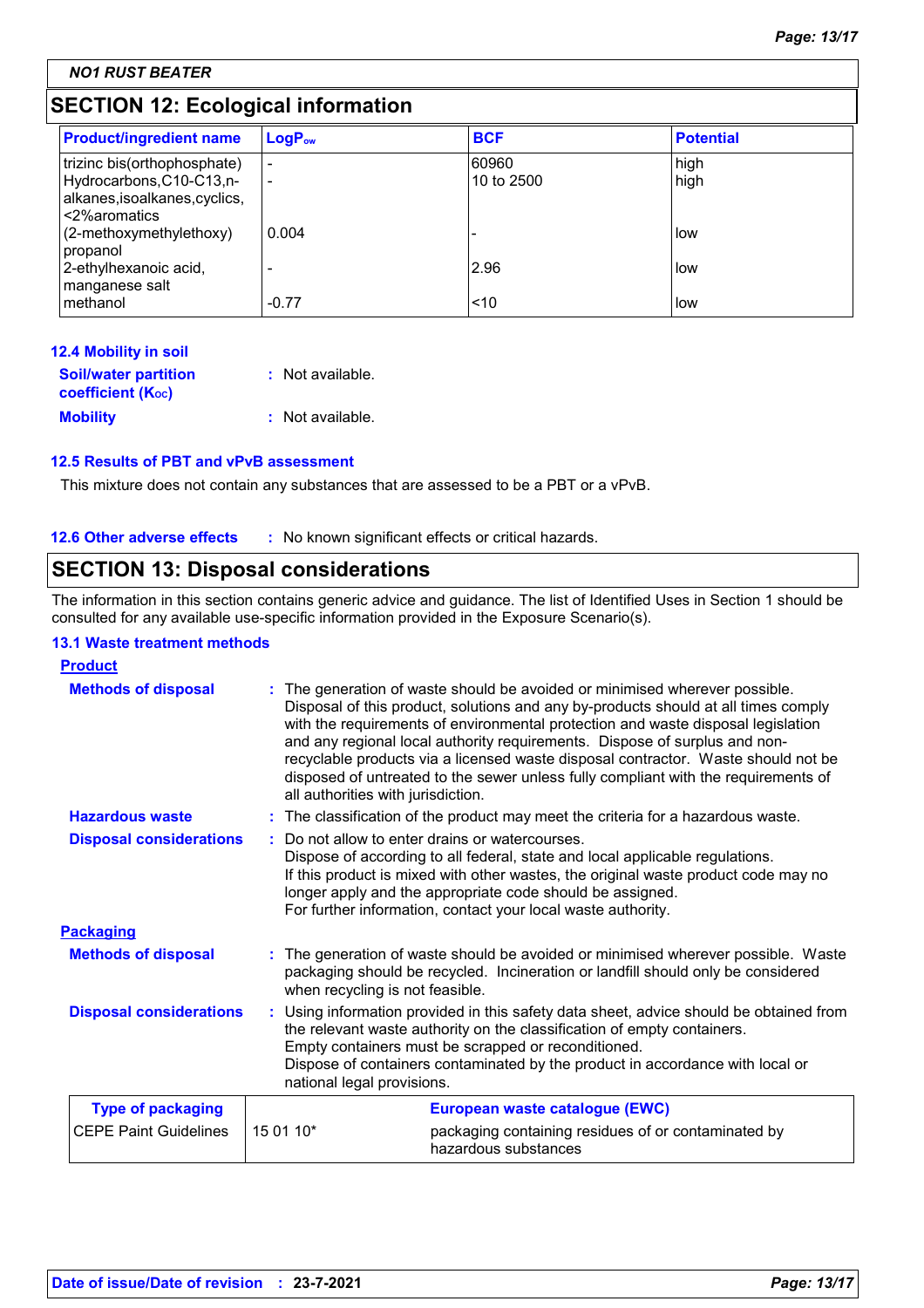## **SECTION 13: Disposal considerations**

## **SECTION 14: Transport information**

## **Information pertaining to IATA and ADN is considered not relevant since the material is not packaged in the correct approved packaging required of these methods of transport.**

|                                                                                                                    | <b>ADR</b>                                                                                                                                                                                                             | <b>IMDG</b>                                                                                                                             |
|--------------------------------------------------------------------------------------------------------------------|------------------------------------------------------------------------------------------------------------------------------------------------------------------------------------------------------------------------|-----------------------------------------------------------------------------------------------------------------------------------------|
| 14.1 UN number                                                                                                     | <b>UN1263</b>                                                                                                                                                                                                          | UN1263                                                                                                                                  |
| 14.2 UN proper<br>shipping name                                                                                    | <b>PAINT</b>                                                                                                                                                                                                           | <b>PAINT</b>                                                                                                                            |
| <b>14.3 Transport</b><br>hazard class(es)<br><b>Class</b>                                                          | 3                                                                                                                                                                                                                      | 3                                                                                                                                       |
| <b>Subsidiary class</b>                                                                                            |                                                                                                                                                                                                                        |                                                                                                                                         |
| <b>14.4 Packing group</b>                                                                                          | Ш                                                                                                                                                                                                                      | Ш                                                                                                                                       |
| 14.5<br><b>Environmental</b><br><b>hazards</b><br><b>Marine pollutant</b><br><b>Marine pollutant</b><br>substances | No.                                                                                                                                                                                                                    | No.<br>Not available.                                                                                                                   |
| <b>14.6 Special</b><br>precautions for<br>user                                                                     | Transport within user's premises: always<br>transport in closed containers that are upright<br>and secure. Ensure that persons transporting<br>the product know what to do in the event of an<br>accident or spillage. |                                                                                                                                         |
| <b>HI/Kemler number</b>                                                                                            | 30                                                                                                                                                                                                                     |                                                                                                                                         |
| <b>Emergency</b><br>schedules (EmS)                                                                                |                                                                                                                                                                                                                        | $F-E$ , S-E                                                                                                                             |
| <b>14.7 Transport in bulk</b><br>according to IMO<br><b>instruments</b>                                            | : Not applicable.                                                                                                                                                                                                      |                                                                                                                                         |
| <b>Additional</b><br><b>information</b>                                                                            | Viscous liquid exception This class 3 viscous<br>liquid is not subject to regulation in packagings<br>up to 450 L according to 2.2.3.1.5.1.<br>Tunnel code (D/E)                                                       | Viscous liquid exception This class 3 viscous<br>liquid is not subject to regulation in packagings<br>up to 450 L according to 2.3.2.5. |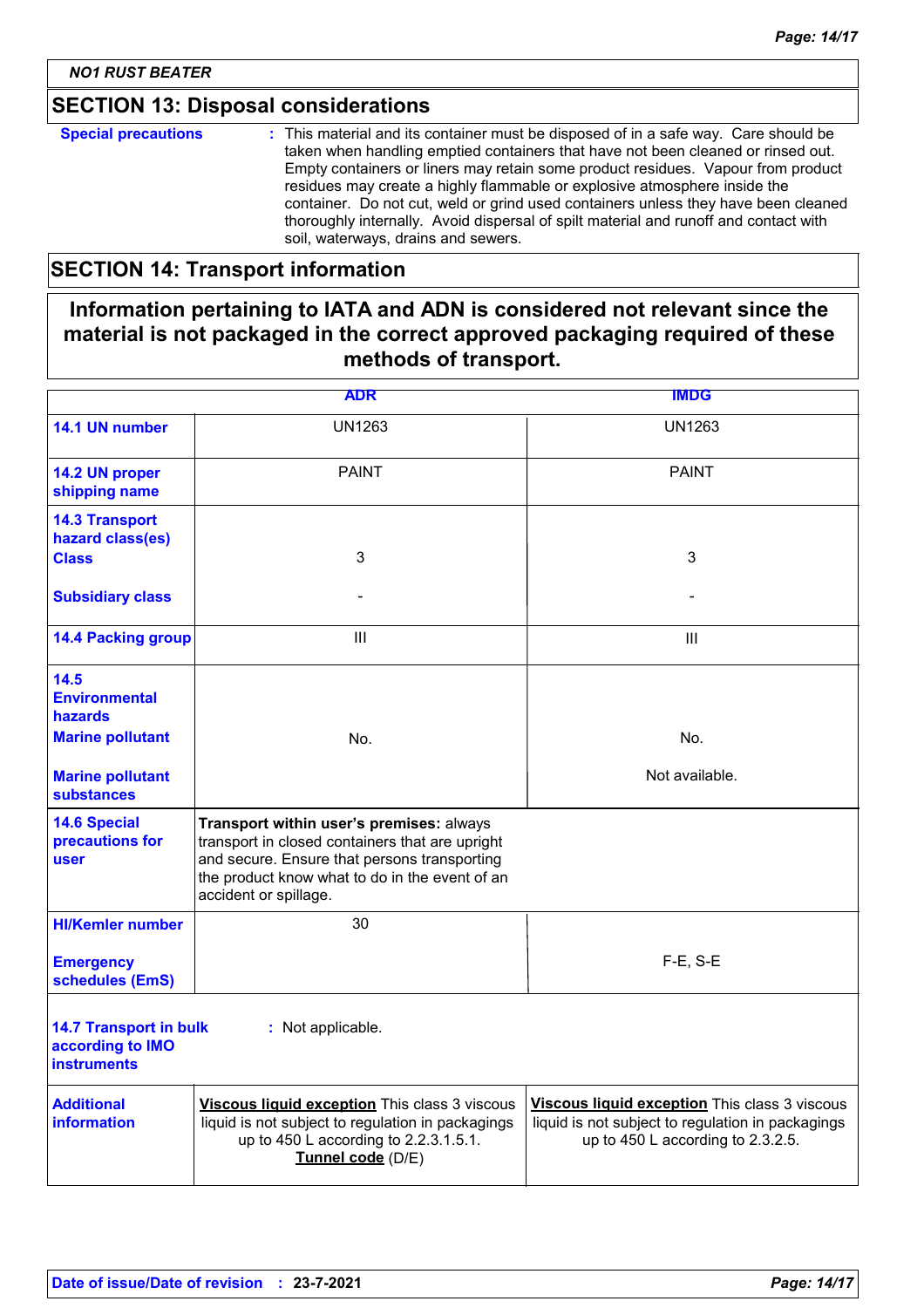## **SECTION 15: Regulatory information**

| 15.1 Safety, health and environmental regulations/legislation specific for the substance or mixture |  |
|-----------------------------------------------------------------------------------------------------|--|
| <b>EU Regulation (EC) No. 1907/2006 (REACH)</b>                                                     |  |

#### **Annex XIV - List of substances subject to authorisation**

#### **Annex XIV**

None of the components are listed, or the component present is below its threshold.

#### **Substances of very high concern**

None of the components are listed, or the component present is below its threshold.

**Annex XVII - Restrictions : Not applicable. on the manufacture, placing on the market** 

**and use of certain dangerous substances, mixtures and articles**

#### **Other EU regulations**

**VOC for Ready-for-Use :** Not applicable.

**Mixture Ozone depleting substances (1005/2009/EU)**

Not listed.

**Prior Informed Consent (PIC) (649/2012/EU)**

Not listed.

#### **Seveso Directive**

This product may add to the calculation for determining whether a site is within the scope of the Seveso Directive on major accident hazards.

#### **International regulations**

**Chemical Weapon Convention List Schedules I, II & III Chemicals**

Not listed.

**Montreal Protocol**

Not listed.

**Stockholm Convention on Persistent Organic Pollutants**

Not listed.

**Rotterdam Convention on Prior Informed Consent (PIC)**

Not listed.

## **UNECE Aarhus Protocol on POPs and Heavy Metals**

Not listed.

# **15.2 Chemical safety**

**:** No Chemical Safety Assessment has been carried out.

**assessment**

## **SECTION 16: Other information**

**CEPE code :** 1

 $\nabla$  Indicates information that has changed from previously issued version.

**Abbreviations and acronyms :** ATE = Acute Toxicity Estimate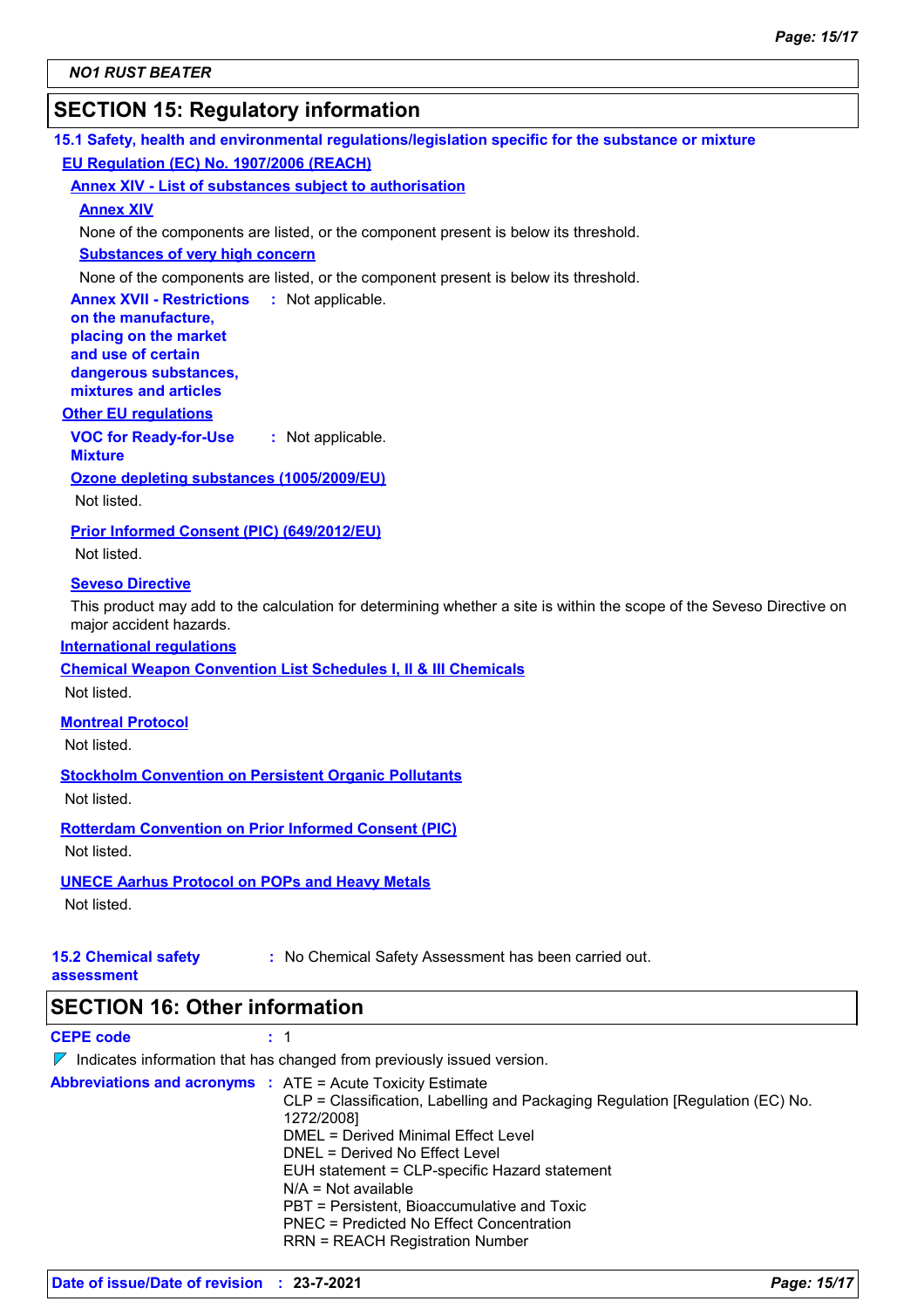## **SECTION 16: Other information**

SGG = Segregation Group

vPvB = Very Persistent and Very Bioaccumulative

#### **Procedure used to derive the classification according to Regulation (EC) No. 1272/2008 [CLP/GHS]**

| <b>Classification</b>   | <b>Justification</b>    |
|-------------------------|-------------------------|
| Flam. Liq. 3, H226      | l On basis of test data |
| ISTOT SE 3. H336        | l Calculation method    |
| Aquatic Chronic 3, H412 | Calculation method      |

## **Full text of abbreviated H statements**

| H <sub>225</sub>  | Highly flammable liquid and vapour.                      |
|-------------------|----------------------------------------------------------|
| H <sub>226</sub>  | Flammable liquid and vapour.                             |
| H <sub>301</sub>  | Toxic if swallowed.                                      |
| H302              | Harmful if swallowed.                                    |
| H <sub>304</sub>  | May be fatal if swallowed and enters airways.            |
| H311              | Toxic in contact with skin.                              |
| H <sub>315</sub>  | Causes skin irritation.                                  |
| H318              | Causes serious eye damage.                               |
| H <sub>3</sub> 19 | Causes serious eye irritation.                           |
| H331              | Toxic if inhaled.                                        |
| H336              | May cause drowsiness or dizziness.                       |
| H361              | Suspected of damaging fertility or the unborn child.     |
| H361d             | Suspected of damaging the unborn child.                  |
| H370              | Causes damage to organs.                                 |
| H373              | May cause damage to organs through prolonged or repeated |
|                   | exposure.                                                |
| H400              | Very toxic to aquatic life.                              |
| H410              | Very toxic to aquatic life with long lasting effects.    |
| H411              | Toxic to aquatic life with long lasting effects.         |
| H412              | Harmful to aquatic life with long lasting effects.       |
| <b>EUH066</b>     | Repeated exposure may cause skin dryness or cracking.    |
|                   |                                                          |

## **Full text of classifications [CLP/GHS]**

| Acute Tox. 3<br>Acute Tox. 4<br>Aquatic Acute 1<br>Aquatic Chronic 1<br><b>Aquatic Chronic 2</b><br><b>Aquatic Chronic 3</b><br>Asp. Tox. 1<br>Eye Dam. 1<br>Eye Irrit. 2<br>Flam. Liq. 2<br>Flam. Liq. 3<br>Repr. 2<br>Skin Irrit. 2<br>STOT RE <sub>2</sub><br>STOT SE <sub>1</sub><br>STOT SE 3 |                   | <b>ACUTE TOXICITY - Category 3</b><br><b>ACUTE TOXICITY - Category 4</b><br>SHORT-TERM (ACUTE) AQUATIC HAZARD - Category 1<br>LONG-TERM (CHRONIC) AQUATIC HAZARD - Category 1<br>LONG-TERM (CHRONIC) AQUATIC HAZARD - Category 2<br>LONG-TERM (CHRONIC) AQUATIC HAZARD - Category 3<br><b>ASPIRATION HAZARD - Category 1</b><br>SERIOUS EYE DAMAGE/EYE IRRITATION - Category 1<br>SERIOUS EYE DAMAGE/EYE IRRITATION - Category 2<br>FLAMMABLE LIQUIDS - Category 2<br>FLAMMABLE LIQUIDS - Category 3<br>REPRODUCTIVE TOXICITY - Category 2<br>SKIN CORROSION/IRRITATION - Category 2<br>SPECIFIC TARGET ORGAN TOXICITY - REPEATED<br><b>EXPOSURE - Category 2</b><br>SPECIFIC TARGET ORGAN TOXICITY - SINGLE EXPOSURE -<br>Category 1<br>SPECIFIC TARGET ORGAN TOXICITY - SINGLE EXPOSURE -<br>Category 3 |
|----------------------------------------------------------------------------------------------------------------------------------------------------------------------------------------------------------------------------------------------------------------------------------------------------|-------------------|-----------------------------------------------------------------------------------------------------------------------------------------------------------------------------------------------------------------------------------------------------------------------------------------------------------------------------------------------------------------------------------------------------------------------------------------------------------------------------------------------------------------------------------------------------------------------------------------------------------------------------------------------------------------------------------------------------------------------------------------------------------------------------------------------------------|
| <b>Date of printing</b>                                                                                                                                                                                                                                                                            | $: 23 - 7 - 2021$ |                                                                                                                                                                                                                                                                                                                                                                                                                                                                                                                                                                                                                                                                                                                                                                                                           |
| Date of issue/ Date of<br>revision                                                                                                                                                                                                                                                                 | $: 23 - 7 - 2021$ |                                                                                                                                                                                                                                                                                                                                                                                                                                                                                                                                                                                                                                                                                                                                                                                                           |
| Date of previous issue                                                                                                                                                                                                                                                                             | $: 30 - 6 - 2021$ |                                                                                                                                                                                                                                                                                                                                                                                                                                                                                                                                                                                                                                                                                                                                                                                                           |
| <b>Version</b>                                                                                                                                                                                                                                                                                     | : 9.02            |                                                                                                                                                                                                                                                                                                                                                                                                                                                                                                                                                                                                                                                                                                                                                                                                           |

**Notice to reader**